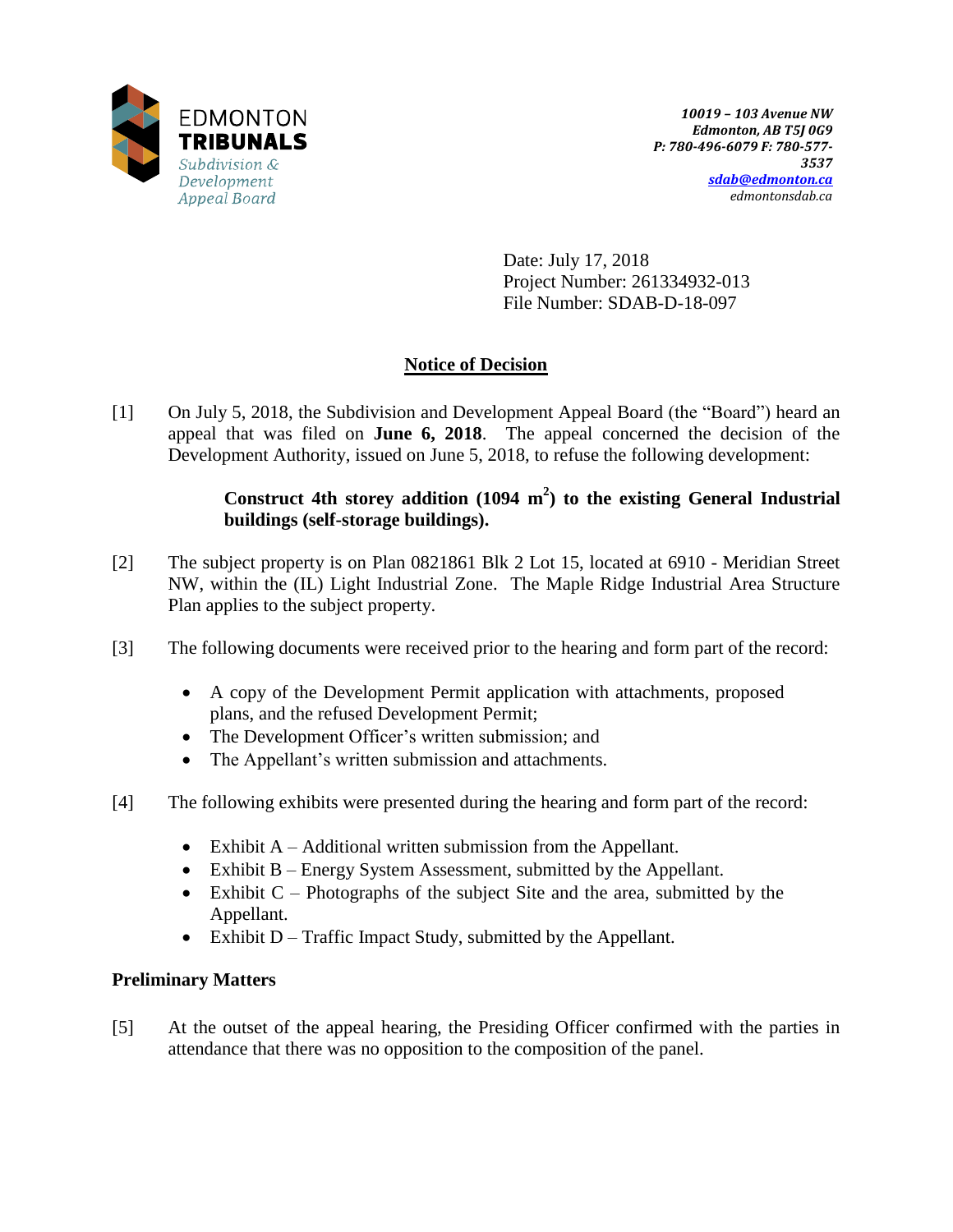- [6] The Presiding Officer outlined how the hearing would be conducted, including the order of appearance of parties, and no opposition was noted.
- [7] The Presiding Officer confirmed that the Appellants had received sufficient opportunity to review the Development Officer's written report and asked them to speak to all the issues outlined in that report during their presentation.
- [8] The appeal was filed on time, in accordance with section 686 of the *Municipal Government Act*, RSA 2000, c M-26.

#### **Summary of Hearing**

- *i) Position of the Appellant, Mr. B. McFarlane, who was accompanied by Mr. M. Roppelt, representing Maple Ridge Joint Venture*
- [9] Mr. McFarlane advised that the Maple Ridge Joint Venture proposal is to construct a selfstorage facility.
- [10] He explained that the facility will be operated as a storage rental facility with the exception that all the storage units are sold as individual condo titled units on an investment basis and at the owner's option can be entered into the site operated rental pool.
- [11] The offices will operate during regular business hours which will give the self-storage facility a different element.
- [12] The site will be clean, professional, and secure.
- [13] The height of the main floor is increased to accommodate a mechanical room that facilitates the green energy system mechanical equipment and controls. The minimum requirement of electrical demand is to provide enough thermal load to meet yearly heat consumption.
- [14] The building will be running east/west and will be situated within the central portion of a Light Industrial Lot adjacent to a nature reserve to the north.
- [15] Mr. McFarlane referred to photographs in his submission showing the proximity to Aluma Systems and the tree line, as well as Anthony Henday Drive (*Exhibit C*).
- [16] There is a vacant lot adjacent to the subject site which will not be affected even if it is developed in the future because of the distance that separates the proposed development and the neighbouring lot.
- [17] Mr. McFarlane confirmed that the height will be 16.55 metres and not 16.35 metres as outlined by the Development Officer. This exceeds the allowable 14.0 metres but still fits within the allowable 18.0-metre maximum requirement.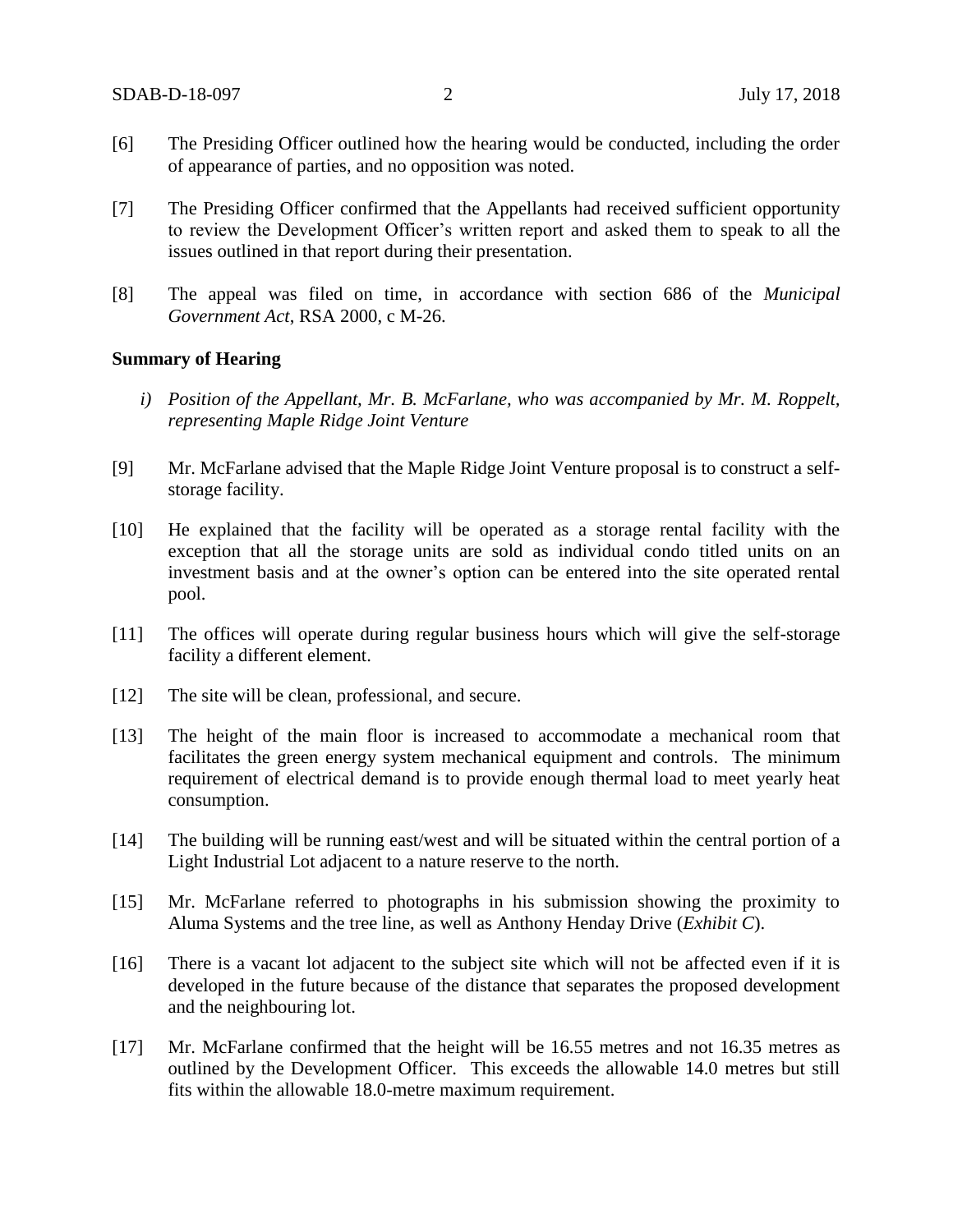- [18] He referred to a letter in his submission from Aluma Systems in support of the proposed development. He confirmed that the correct height measurement was provided to Aluma Systems.
- [19] There is a triangle right-of-way on the east property line that encroaches on the subject site.
- [20] Mr. McFarlane noted that the intention of Maple Ridge Joint Venture was to initially enter into an encroachment agreement with the City to allow for the building and parking to encroach onto the right-of-way on the eastern side of the property. Mr. McFarlane advised, however, that this was not permitted which resulted in the building being reduced to 64 metres in length.
- [21] He further noted that they did not provide parking in the front of the building due to the right-of-way. However, they have entered into a sales agreement with the City to purchase this triangle portion of land to allow for additional parking and drive access lanes.
- [22] Mr. McFarlane advised the Board that due to this inability to enter into an encroachment agreement, the loss of building area caused hardship to the project revenue and viability. In order to gain back the lost area, a fourth level was added to the building design. In his opinion, the additional height of 2.55 metres over the 14 metres will not negatively impact the adjacent properties or roadways in the Maple Ridge Industrial area.
- [23] The solar panel mounting design is included within the 16.55 metre overall building parapet height.
- [24] All of the mechanical systems are on the main floor rather than roof mounted. This configuration pushes up the building height. The fourth floor area provides the required electrical load for the system to generate sufficient thermal levels to meet yearly heating demands.
- [25] Mr. Roppelt referred to the Energy System Assessment in the written submission and stated that the system synchronizes the heat and cooling demand for the proposed development (*Exhibit B*). If there is a short fall on the electrical load, they would have to add supplemental heat to the building.
- [26] In their opinion, the proposed development will not negatively impact the amenities of the neighbourhood as the building will be located a great distance from any other building. There will be no impact to the view or sunlight on adjacent properties.
- [27] A self-storage facility is not a high traffic site. Individuals can park in front of their units while they load and unload.
- [28] There is a drive through area that allows for approximately six vehicles to load and unload at a time.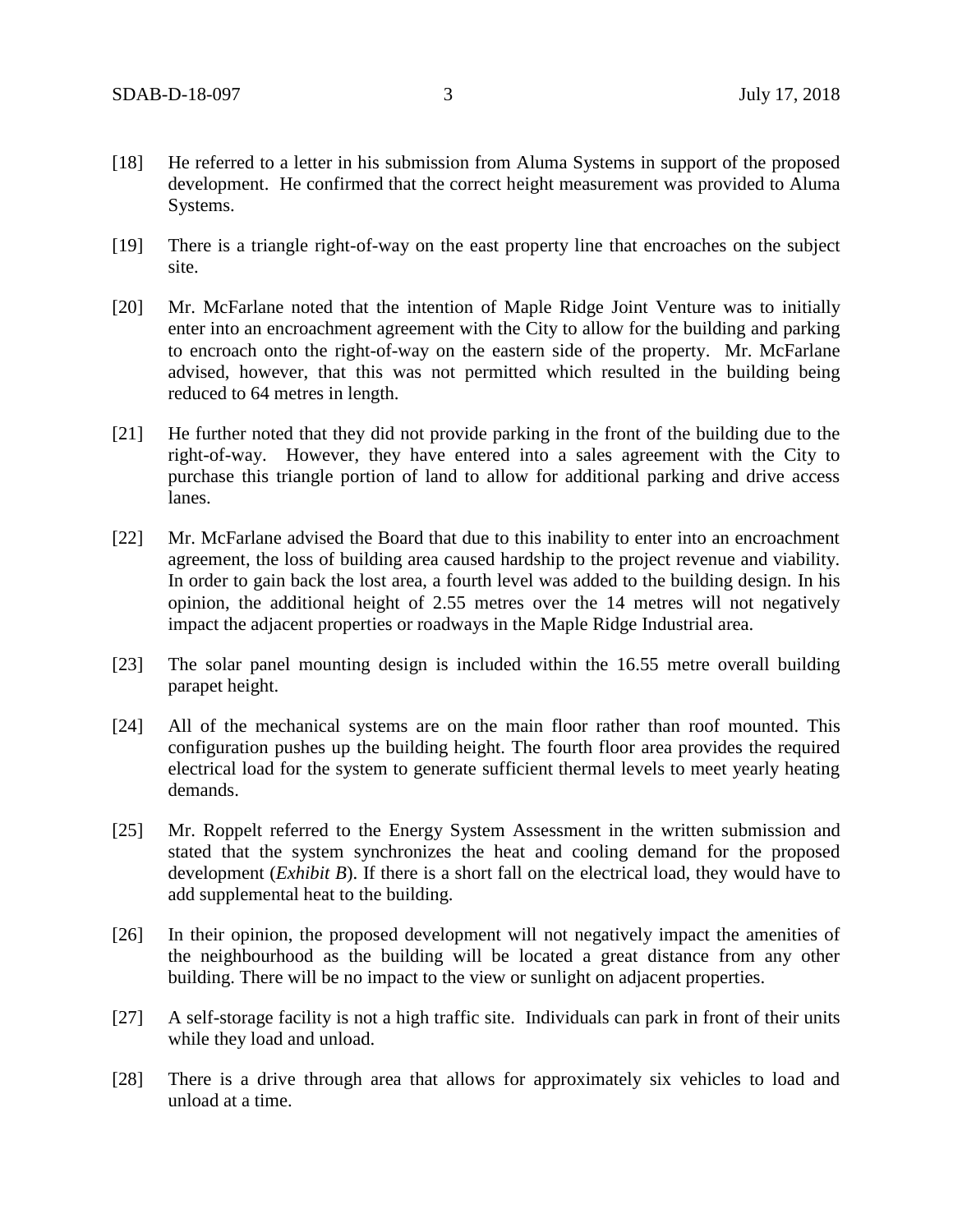- [29] They referred to the Traffic Impact Statement in their written submission (*Exhibit D*). They were not required to provide an impact study but they chose to provide a precedent study from another Site with a similar Use and size to provide an idea of the type of traffic through their facility.
- [30] Mr. McFarlane provided the following information in response to questions by the Board:
	- a. At the initial application, Mr. McFarlane acknowledged that Maple Ridge Joint Venture did not include the proposed front parking on the plans as he was advised doing so would hinder, complicate, and slow down the process with respect to the various groups of professionals working on the development.
	- b. They showed where the additional parking could be accommodated on site and explained the changes from the initial application to the proposed additional parking marked on new plans. The disabled parking spaces will be moved to the front of the building.
	- c. Even if they do not acquire the triangular portion of the property they will still have sufficient on-site parking.
	- d. The self-storage facility does not require parking but the office portion does.
	- e. They confirmed that there will be 19 vehicles per hour for the entire site, referencing the precedent parking study.
	- f. There will be three businesses occupying the three levels. The three businesses comply with the regulations of the *Edmonton Zoning Bylaw*. The fourth level will be for storage use only.
	- g. There will be approximately three vehicles per peak hour for the entire fourth level, again referencing the parking study submitted to the Board.
	- *ii) Position of the Development Officer, Mr. N. Shah*
- [31] The Development Authority provided a written submission and did not attend the hearing.

#### **Decision**

[32] The appeal is **ALLOWED** and the decision of the Development Authority is **REVOKED**. The development is **GRANTED** as applied for to the Development Authority, subject to the following **CONDITIONS**: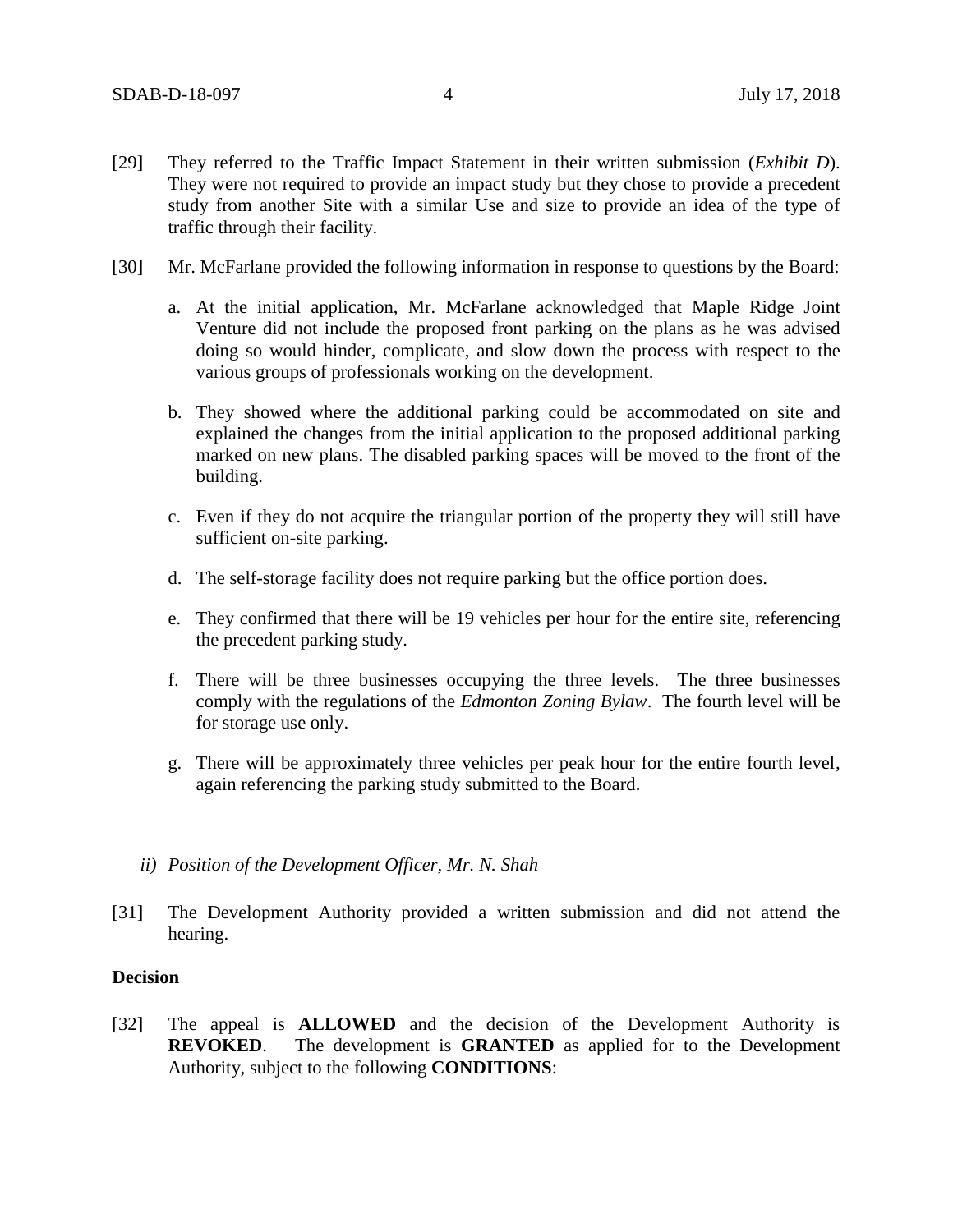#### DEVELOPMENT SERVICES CONDITIONS:

- 1. The development shall comply to the performance standards for the IL District of the Edmonton Zoning Bylaw.
- 2. No parking, loading, storage, trash collection, outdoor service or display area shall be permitted within a Setback. Reference Section 410.4(4)
- 3. Immediately upon demolition/ alterations of the building, the site shall be cleared of all debris.
- 4. Any outdoor lighting for any development shall be located and arranged so that no direct rays of light are directed at any adjoining properties, or interfere with the effectiveness of any traffic control devices. (Reference Section 51)
- 5. All required parking and loading facilities shall only be used for the purpose of accommodating the vehicles of clients, customers, employees, members, residents or visitors in connection with the building or Use for which the parking and loading facilities are provided, and the parking and loading facilities shall not be used for driveways, access or egress, commercial repair work, display, sale or storage of goods of any kind. Reference Section 54.1(1)(c)
- 6. Parking spaces for the disabled shall be provided in accordance with the Alberta Building Code in effect at the time of the Development Permit application, for which no discretion exists and be identified as parking spaces for the disabled through the use of appropriate signage, in accordance with Provincial standards. Reference Section  $\overline{54.1(3)}$
- 7. Bicycle parking shall be provided in accordance to Section 54.3 and to the satisfaction of the Development Officer.
- 8. The off-street parking, loading and unloading (including aisles or driveways) shall be provided, hard surfaced, curbed, drained and maintained in accordance to Section 54.6.
- 9. All outdoor trash collection areas shall be located and screened to the satisfaction of the Development Officer in accordance with Sections 55(4)  $\&$  (5)
- 10. The design and use of exterior finishing materials shall be as far as reasonably practicable, that materials shall be used that ensure that the standard of the proposed buildings and structures shall be similar to, or better than, the standard of surrounding development and to the satisfaction of the Development Officer. (Reference Section 57.2)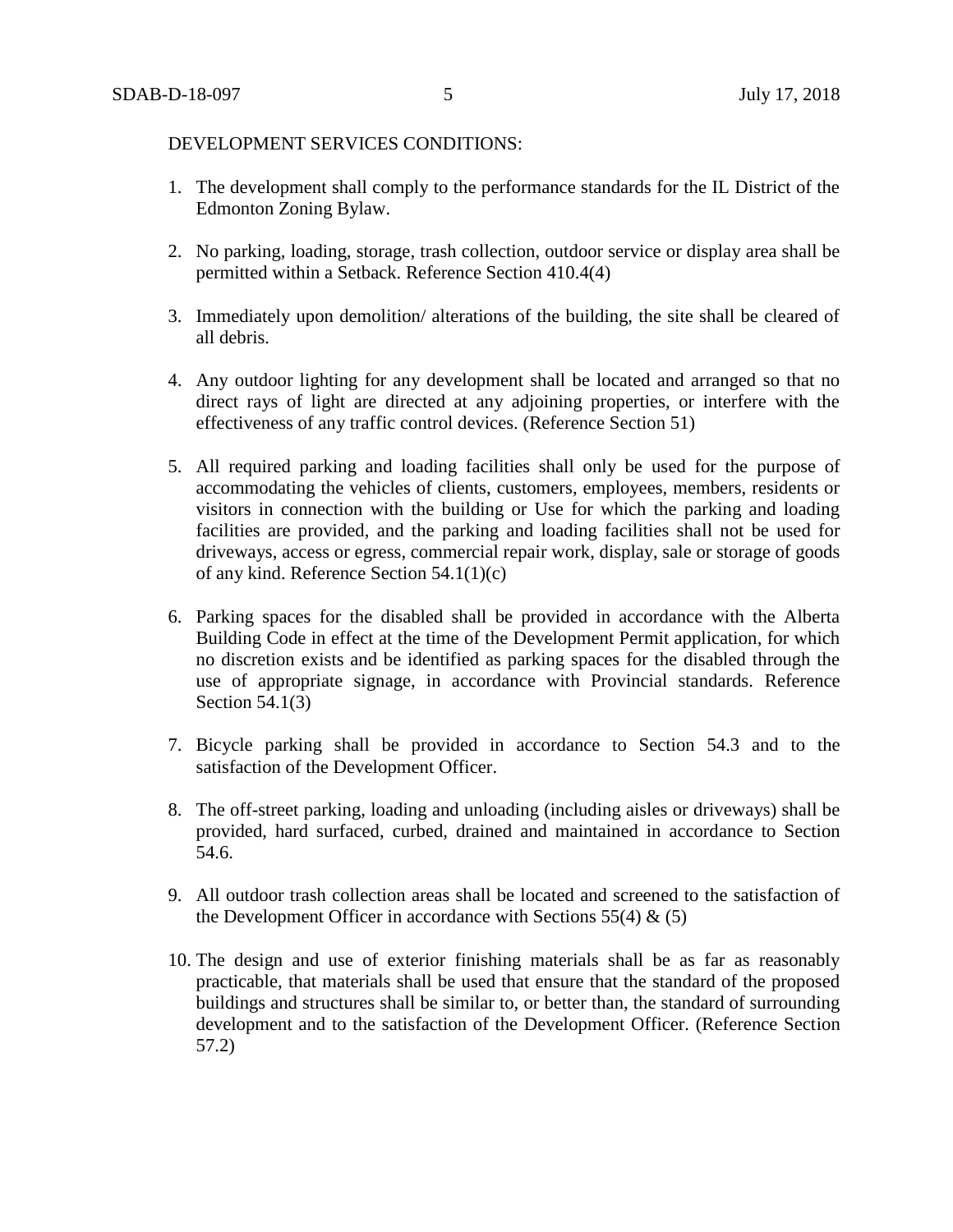11. Any indoor display, office, technical or administrative support areas or any retail sale operations shall be Accessory to the General Industrial Use. The Floor Area devoted to such Accessory activities shall not exceed 33% of the total Floor Area of the building(s) devoted to the General Industrial Use. (Reference Section 95(1)).

### NOTES:

- 1. Signs require separate Development Applications. Please apply all sign permits at earliest possible to avoid any delays in approvals.
- 2. The Development Permit shall not be valid unless and until the conditions of approval, save those of a continuing nature, have been fulfilled.
- 3. Unless otherwise stated, all above references to section numbers refer to the authority under the Edmonton Zoning Bylaw 12800 as amended.
- 4. Any future development on this site (including a constructing a mezzanine floors) requires new development and building permits.

#### TRANSPORTATION PLANNING AND ENGINEERING CONDITIONS:

- 1. The existing access to Meridian Street must be removed and reconstructed as a 10 m culvert crossing access to City of Edmonton standards, located 77.3 m from the north property line, as shown on the Enclosure. The culvert crossing access must be hard surfaced with asphalt for a minimum distance of 10 m from the edge of Meridian Street to 10 m into the site.
- 2. There are boulevard trees located along Meridian Street that conflict with the proposed access widening and must be removed, as shown on the Enclosure. The cost to remove the trees is estimated to be \$3,600.00 as stated in the Corporate Tree Management Policy C456A. All costs associated with removal, compensation value for the tree and a replacement tree will be borne by the owner/applicant. Prior to construction of the access, the owner/applicant must contact Bonnie Fernnanuik at City Operations, Parks and Roadways (780-496-4960).
- 3. PRIOR TO THE RELEASE OF DRAWINGS FOR BUILDING PERMIT REVIEW, the owner must enter into a Servicing Agreement with the City for the following improvements:
	- a) the existing access to Meridian Street must be removed and reconstructed as a 10 m culvert crossing access to City of Edmonton standards, located 77.3 m from the north property line. The culvert crossing access must be hard surfaced with asphalt for a minimum distance of 10 m from the edge of Meridian Street to 10 m into the site; and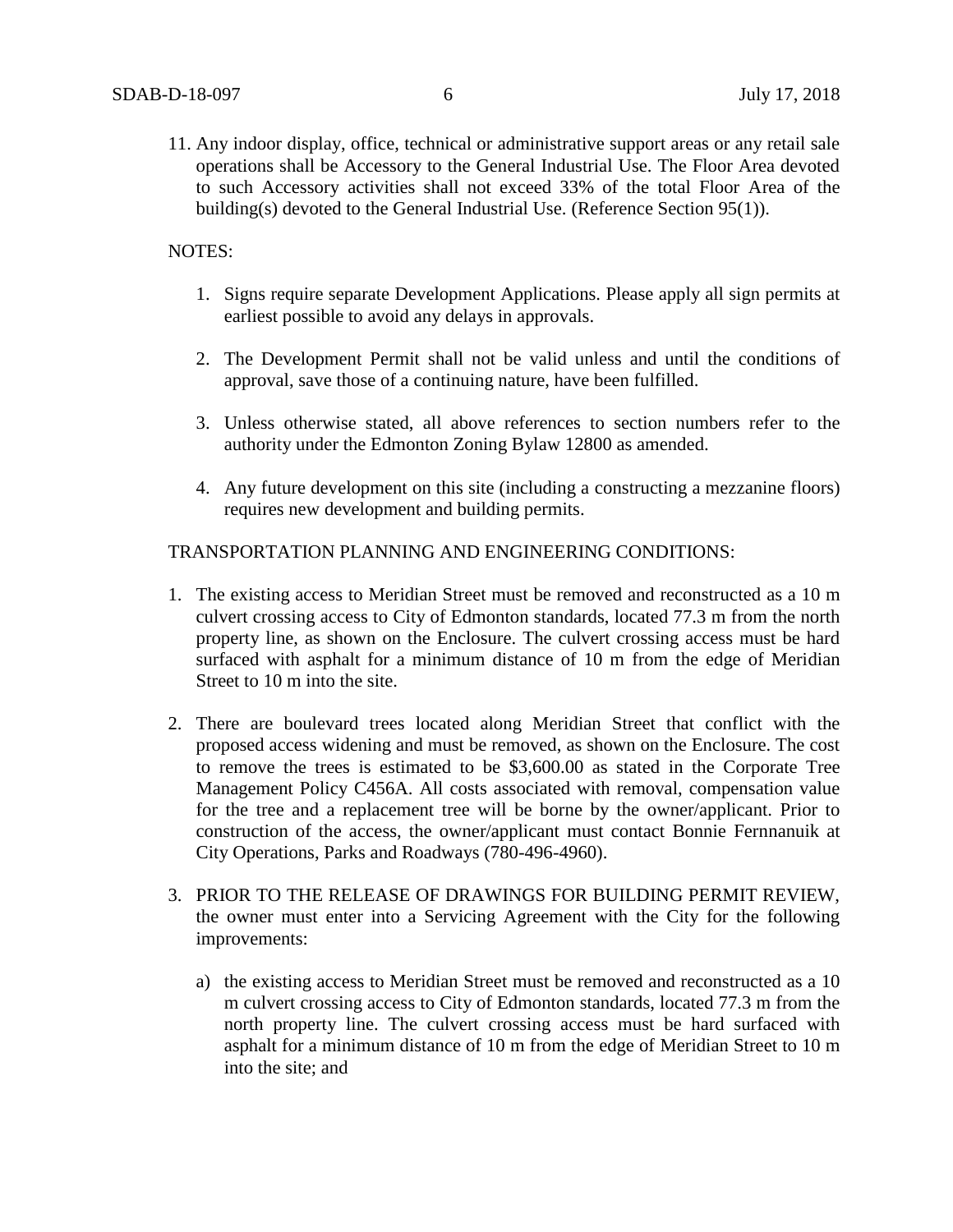b) removal of boulevard trees located along Meridian Street that conflict with the proposed access widening.

The Servicing Agreement must be signed PRIOR to the release of the drawings for Building Permit review. Please contact Esther Anderson (780-944-7773) of the Development Servicing Agreements Unit to initiate the Servicing Agreement.

Once signed by the land owner, the Agreement must be returned to Development Servicing Agreements to the attention of Esther Anderson including an irrevocable Letter of Credit in the amount of \$44,200.00 to cover 100% of construction costs and 30% for engineering drawing approval. The owner is also required to have a Civil Engineer submit stamped engineering drawings for approval by Development Engineering and Drawing Review.

Upon engineering drawing approval, security will be reduced to 100% of the construction costs of \$34,000.00. The difference of \$10,200.00 shall be returned to the land owner.

The applicant must contact Trevor Singbeil (780-496-1799) 48 hours prior to removal or construction within city road right-of-way.

- 4. Any proposed gate must not swing out over road right-of-way. It must either swing into the property or slide along the fence. No objects are permitted to encroach onto, over or under road right-of-way.
- 5. There may be utilities within road right-of-way not specified that must be considered during construction. The owner/applicant is responsible for the location of all underground and above ground utilities and maintaining required clearances as specified by the utility companies. Alberta One-Call (1-800-242-3447) and Shaw Cable (1-866-344-7429; www.digshaw.ca) should be contacted at least two weeks prior to the work beginning to have utilities located. Any costs associated with relocations and/or removals shall be at the expense of the owner/applicant.
- 6. Any hoarding or construction taking place on road right-of-way requires an OSCAM (On-Street Construction and Maintenance) permit. OSCAM permit applications require Transportation Management Plan (TMP) information. The TMP must include: - the start/finish date of project;
	- accommodation of pedestrians and vehicles during construction;
	- confirmation of lay down area within legal road right of way if required;

- and to confirm if crossing the sidewalk and/or boulevard is required to temporarily access the site.

It should be noted that the hoarding must not damage boulevard trees. The owner or Prime Contractor must apply for an OSCAM online at: :http://www.edmonton.ca/transportation/on\_your\_streets/on-street-constructionmaintenance-permit.aspx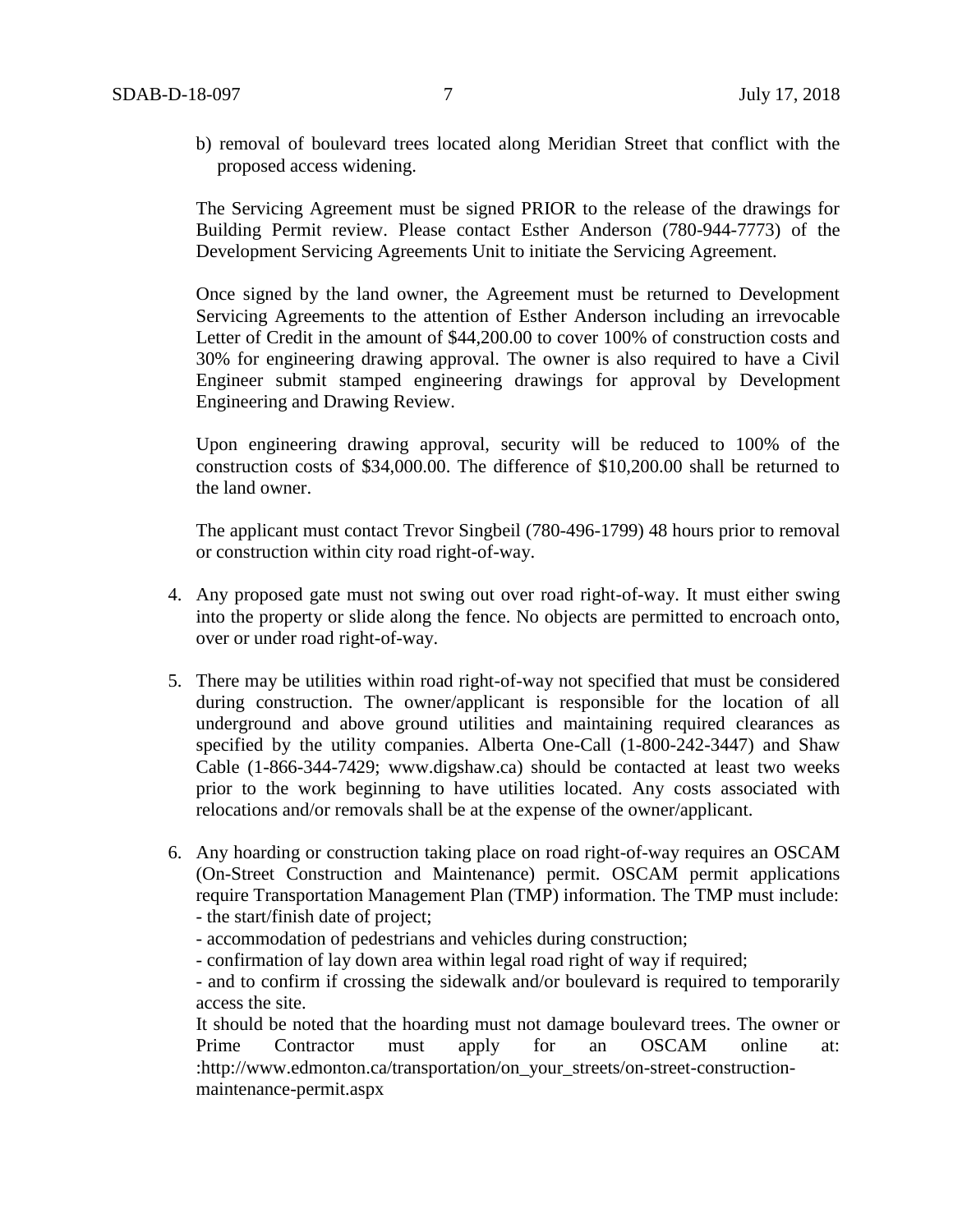7. Any sidewalk or boulevard damage occurring as a result of construction traffic must be restored to the satisfaction of Development Inspections, as per Section 15.5(f) of the Zoning Bylaw. The sidewalk and boulevard will be inspected by Development Inspections prior to construction, and again once construction is complete. All expenses incurred for repair are to be borne by the owner.

#### ADVISEMENT:

- 1. Arterial Roadway Assessments were previously paid for this site, and therefore are not owed under this development application.
- [33] In granting the development the following variances to the *Edmonton Zoning Bylaw* are allowed:
	- 1. The maximum allowable Height of 14.0 metres per section 410.4(5) is varied to allow an excess of 2.55 metres, thereby allowing a Height of 16.55 metres.
	- 2. The minimum required total on-site parking spaces of 114 per section 54.2, schedule  $1(A)(27)$  is varied to allow a deficiency of 93 parking spaces, thereby allowing a total of 21 parking spaces.

#### **Reasons for Decision**

- [34] The proposed development, an addition to a General Industrial Use building, is a Permitted Use in the (IL) Light Industrial Zone.
- [35] The Board notes that the Development Authority determined that the Height of the principal Building with the proposed addition is 16.35 metres. However, it was clarified through the proposed elevation drawings that the principal Building with the proposed addition is 16.55 metres in Height.
- [36] Section 410.4(5) of the *Edmonton Zoning Bylaw* states:

The maximum Height shall not exceed 14.0 m, except that the Development Officer may, notwithstanding Section 11.4, grant a variance to permit a greater Height for a building housing a General Industrial Use up to a maximum of 18.0 m, where this is required to facilitate the industrial development of the Use involved.

It is the opinion of the Board that the 2.55-metre excess will not have any impact on the amenities associated with this property or the adjacent properties for the following reasons:

a. There is undeveloped land to the south, a nature reserve to the north, and Anthony Henday Drive to the east, which will have no impact from the Height adjustment.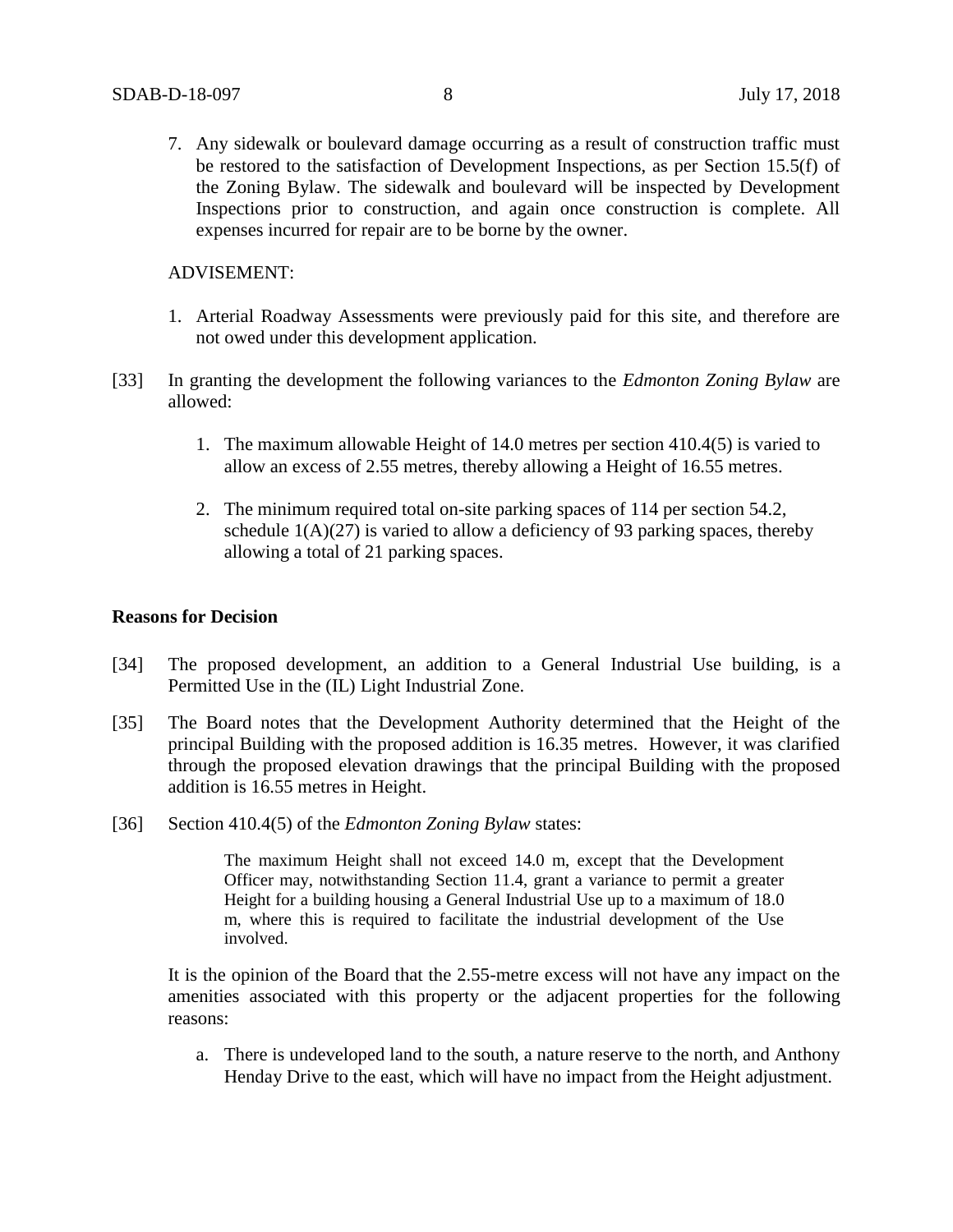- b. There is a letter of support from the west adjacent property for the proposed addition.
- c. Although, solar collectors are not considered for the purpose of Height determination under section 52.2(a) of the *Edmonton Zoning Bylaw*, the Appellant indicated that future solar panel additions will not exceed 16.55 metres in any event.
- d. The Board notes that the subject building is setback approximately 100 metres from the south property line, which is in excess of the minimum setback requirement. Further, there is a right-of-way, which will not impact future development.
- [37] With respect to the parking deficiency, the Appellant provided a parking impact study from a similar development and site that indicated that 21 parking spaces for the subject site would be sufficient to cover any business activity within the building and will meet the aggregate demand during peak hours of business. Further, the Board notes that there are six indoor loading spaces that would cover the majority of the additional parking spaces necessitated by the addition as identified by the Development Authority.
- [38] Based on the above, the Board finds that the proposed development will not unduly interfere with the amenities of the neighbourhood nor materially interfere with or affect the use, enjoyment or value of neighbouring parcels of land.

RSL

Mr. B. Gibson, Presiding Officer Subdivision and Development Appeal Board

Board Members in Attendance: Ms. K. Cherniawsky; Ms. L. Delfs; Mr. J. Kindrake; Mr. A. Nagy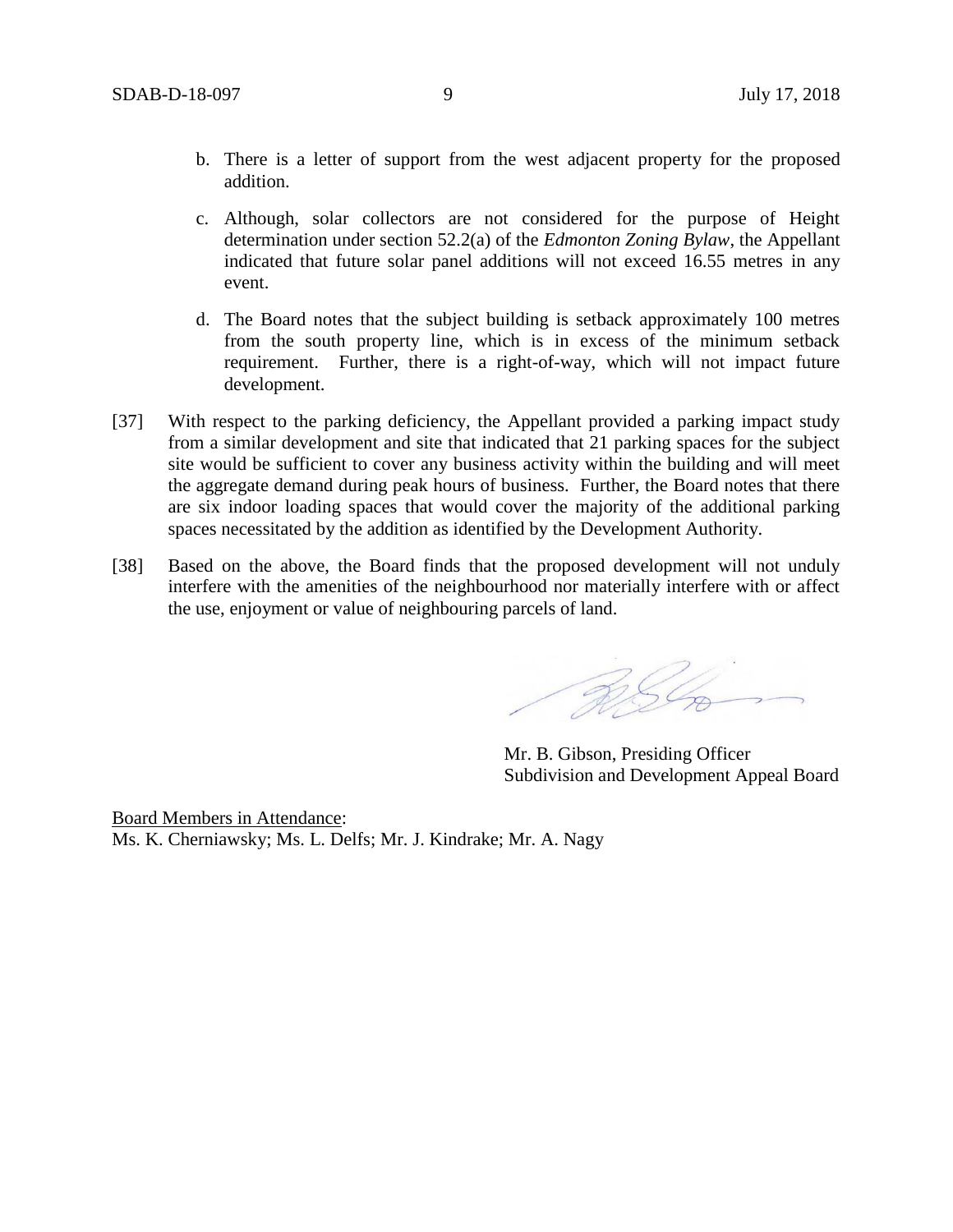### **Important Information for the Applicant/Appellant**

- 1. This is not a Building Permit. A Building Permit must be obtained separately from Development & Zoning Services, located on the 2nd Floor, Edmonton Tower, 10111 – 104 Avenue NW, Edmonton, AB T5J 0J4.
- 2. Obtaining a Development Permit does not relieve you from complying with:
	- a) the requirements of the *Edmonton Zoning Bylaw*, insofar as those requirements have not been relaxed or varied by a decision of the Subdivision and Development Appeal Board,
	- b) the requirements of the *Alberta Safety Codes Act*,
	- c) the *Alberta Regulation 204/207 – Safety Codes Act – Permit Regulation*,
	- d) the requirements of any other appropriate federal, provincial or municipal legislation,
	- e) the conditions of any caveat, covenant, easement or other instrument affecting a building or land.
- 3. When an application for a Development Permit has been approved by the Subdivision and Development Appeal Board, it shall not be valid unless and until any conditions of approval, save those of a continuing nature, have been fulfilled.
- 4. A Development Permit will expire in accordance to the provisions of Section 22 of the *Edmonton Zoning Bylaw, Bylaw 12800*, as amended.
- 5. This decision may be appealed to the Alberta Court of Appeal on a question of law or jurisdiction under Section 688 of the *Municipal Government Act*, RSA 2000, c M-26. If the Subdivision and Development Appeal Board is served with notice of an application for leave to appeal its decision, such notice shall operate to suspend the Development Permit.
- 6. When a decision on a Development Permit application has been rendered by the Subdivision and Development Appeal Board, the enforcement of that decision is carried out by Development & Zoning Services, located on the 2nd Floor, Edmonton Tower, 10111 – 104 Avenue NW, Edmonton, AB T5J 0J4.

*NOTE: The City of Edmonton does not conduct independent environmental checks of land within the City. If you are concerned about the stability of this property for any purpose, you should conduct your own tests and reviews. The City of Edmonton, when issuing a development permit, makes no representations and offers no warranties as to the suitability of the property for any purpose or as to the presence or absence of any environmental contaminants on the property.*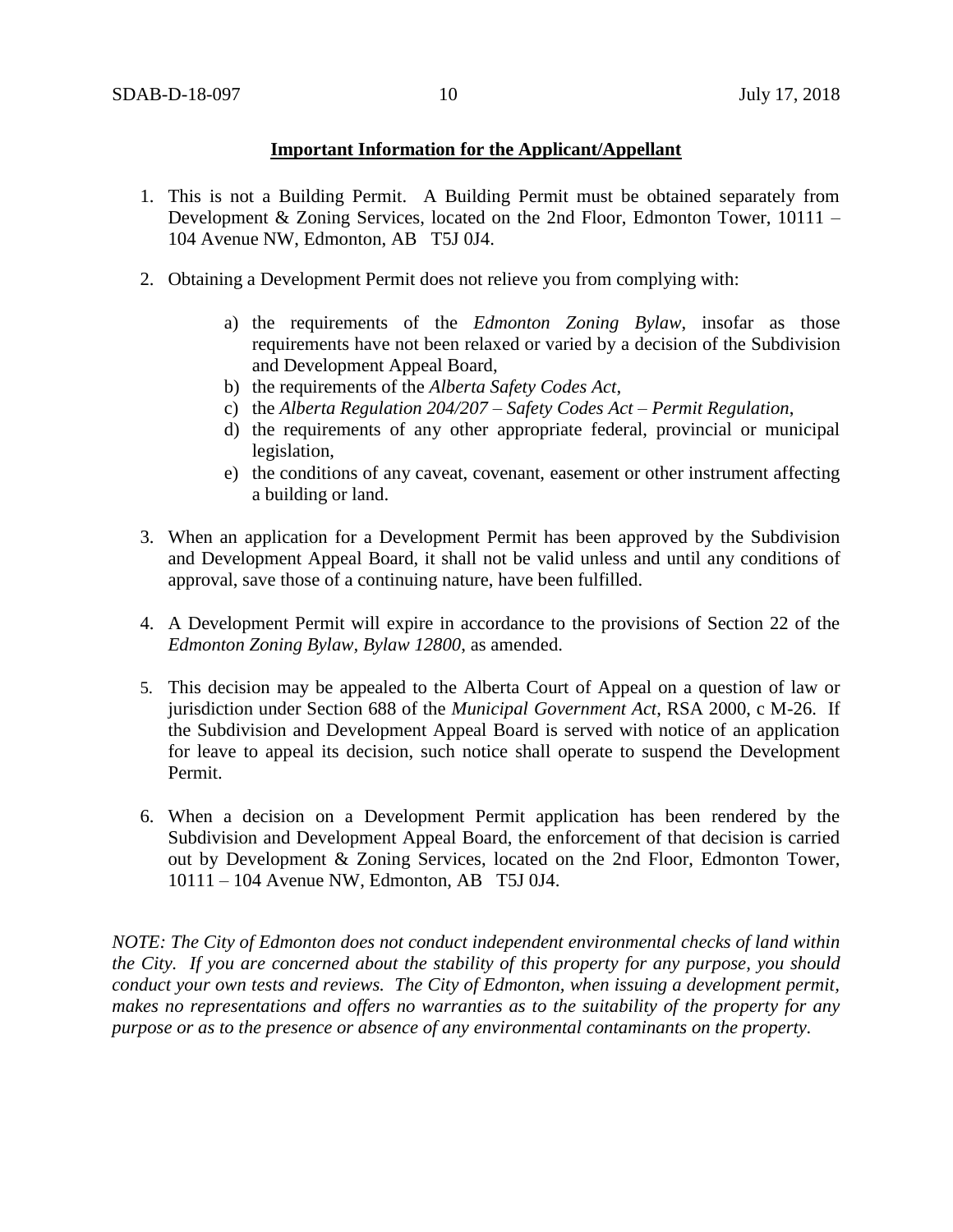

Date: July 17, 2018 Project Number: 274040958-001 File Number: SDAB-D-18-098

# **Notice of Decision**

[1] On July 5, 2018, the Subdivision and Development Appeal Board (the "Board") heard an appeal that was filed on **June 12, 2018**. The appeal concerned the decision of the Development Authority, issued on June 11, 2018, to refuse the following development:

> **Construct a Single Detached House with rear attached Garage, front veranda, fireplace, Basement development (NOT to be used as an additional Dwelling), rear covered deck and demolition of a Single Detached House and Accessory Building (detached Garage).**

- [2] The subject property is on Plan 4065AE Blk 8 Lot 13, located at 6202 111 Avenue NW, within the (RF1) Single Detached Residential Zone. The Mature Neighbourhood Overlay applies to the subject property.
- [3] The following documents were received prior to the hearing and form part of the record:
	- A copy of the Development Permit application with attachments, proposed plans, and the refused Development Permit;
	- The Development Officer's written submission;
	- The Appellant's written submission; and
	- On-line responses from neighbours in support of the proposed development.
- [4] The following exhibits were presented during the hearing and form part of the record:
	- Exhibit  $A$  Notification Map showing the community consultation results submitted by the Appellant.
	- $\bullet$  Exhibit B Photographs of the subject Site.

# **Preliminary Matters**

[5] At the outset of the appeal hearing, the Presiding Officer confirmed with the parties in attendance that there was no opposition to the composition of the panel.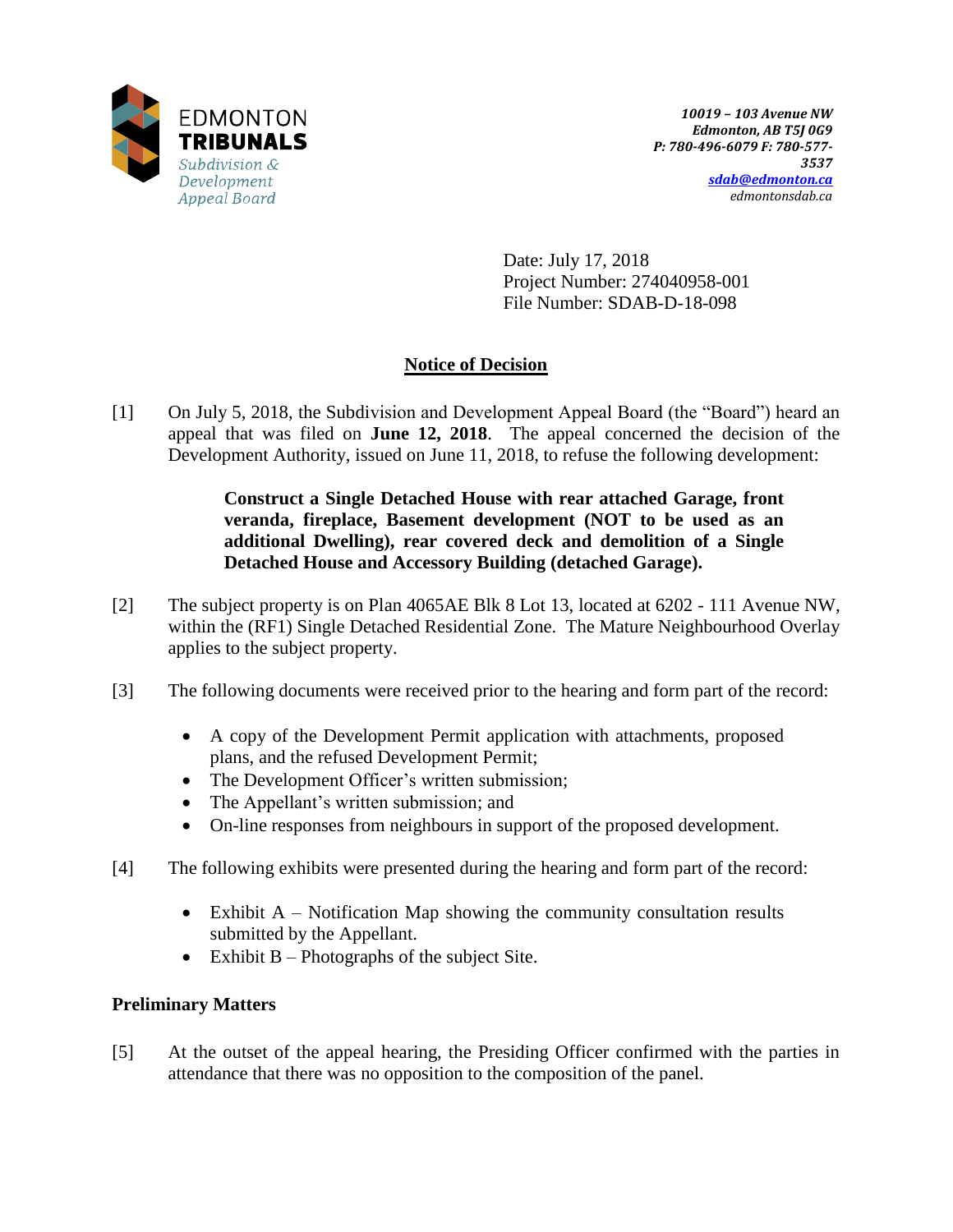- [6] The Presiding Officer outlined how the hearing would be conducted, including the order of appearance of parties, and no opposition was noted.
- [7] The appeal was filed on time, in accordance with section 686 of the *Municipal Government Act*, RSA 2000, c M-26.

#### **Summary of Hearing**

- *i) Position of the Appellant, Mr. K. Stevenson, who was accompanied by Ms. S. Stevenson*
- [8] They have lived in the Highlands area for 30 years.
- [9] The proposed development was designed so their elderly parents have easy access to the house. The design will also enable them to age in the house.
- [10] Mr. Stevenson referred to Appendix 1 of their written submission and outlined the letters received in support from neighbouring property owners and photographs of houses in the neighbourhood. A map was referenced to show the results of their consultation (*Exhibit A*).
- [11] Mr. Stevenson indicated that neighbouring property owners received a notice from Development & Zoning Services outlining an incorrect scope of application for the proposed development that included a front attached garage. To correct any misinformation, they reviewed the proposed plans with neighbours within the 60-metre notification radius including neighbours in the general Highlands area prior to the Development Officer's decision.
- [12] In their opinion, the proposed development will increase the value of neighbouring properties.
- [13] In their opinion, the design of the house will be characteristic of the neighbourhood.
- [14] There is minimal change to the original footprint.
- [15] In their opinion, the rear attached garage is consistent with other developments in the neighbourhood.
- [16] The neighbour immediately to the north of the subject site supported the rear attached garage as it would be set back further from the rear lot line. She felt that a detached garage would create shading and impact their sightlines.
- [17] They intend to maintain as much vegetation as they can and will plant extra plants as needed.
- [18] Mr. Stevenson referred to Appendix 4 and the Plot Plan. In his opinion, there is sufficient space between the proposed development and the property to the north.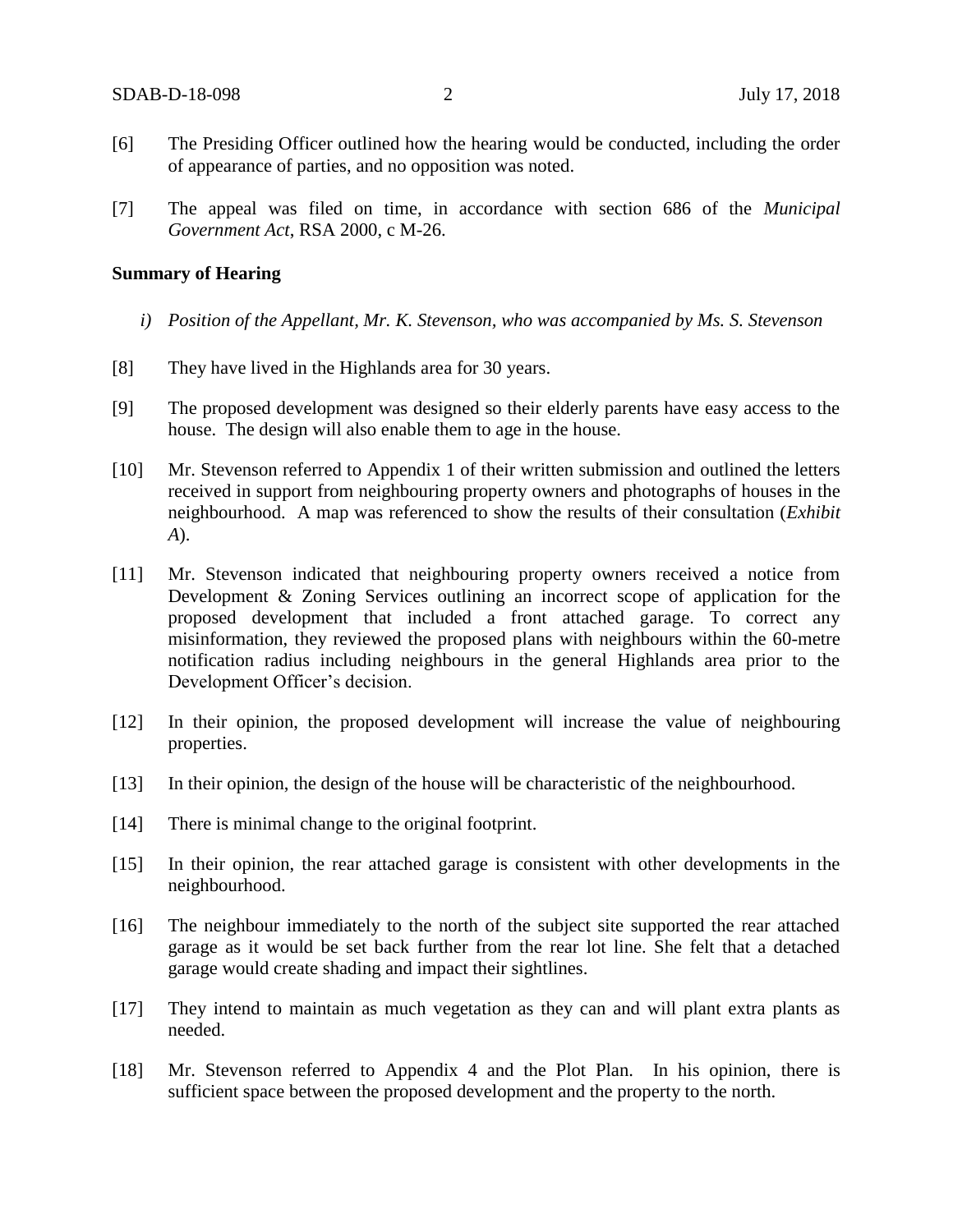- [19] Photographs of the subject site and the 111 Avenue and 62 Street intersection were referenced to show how the houses are staggered. (*Exhibit B*).
- [20] Appendix 3-1 and 3-2 were referenced to show front verandas on properties that are in close proximity to the subject site.
- [21] The variance in the front projection is due to the unique shape of the lot and how it is curved.
- [22] The proposed development is within the allowable height for a bungalow. However, they are willing to lower the roof to address any potential sunshadowing concerns from the neighbours.
- [23] Mr. Stevenson provided the following information in response to questions by the Board:
	- a. The point of concern from neighbours was not with an attached garage, but rather with a front garage with front street access. Neighbouring property owners feel the proposed design of the house and rear attached garage fits in with the character the neighbourhood.
	- b. He could not confirm the height of the proposed house but indicated that the roof is lower over the garage.
	- c. The refused plans show that only a bathroom and a bedroom window will face the adjacent property.
	- d. The finishing of the house will be hardy board with white trim.
	- *ii) Position of the Development Officer, Mr. B. Langille*
- [24] The Development Authority provided a written submission and did not attend the hearing.

#### **Decision**

- [25] The appeal is **ALLOWED** and the decision of the Development Authority is **REVOKED**. The development is **GRANTED** as applied for to the Development Authority, subject to the following **CONDITIONS**:
	- 1. The development shall be constructed in accordance with the stamped approved drawings by the Subdivision and Development Appeal Board.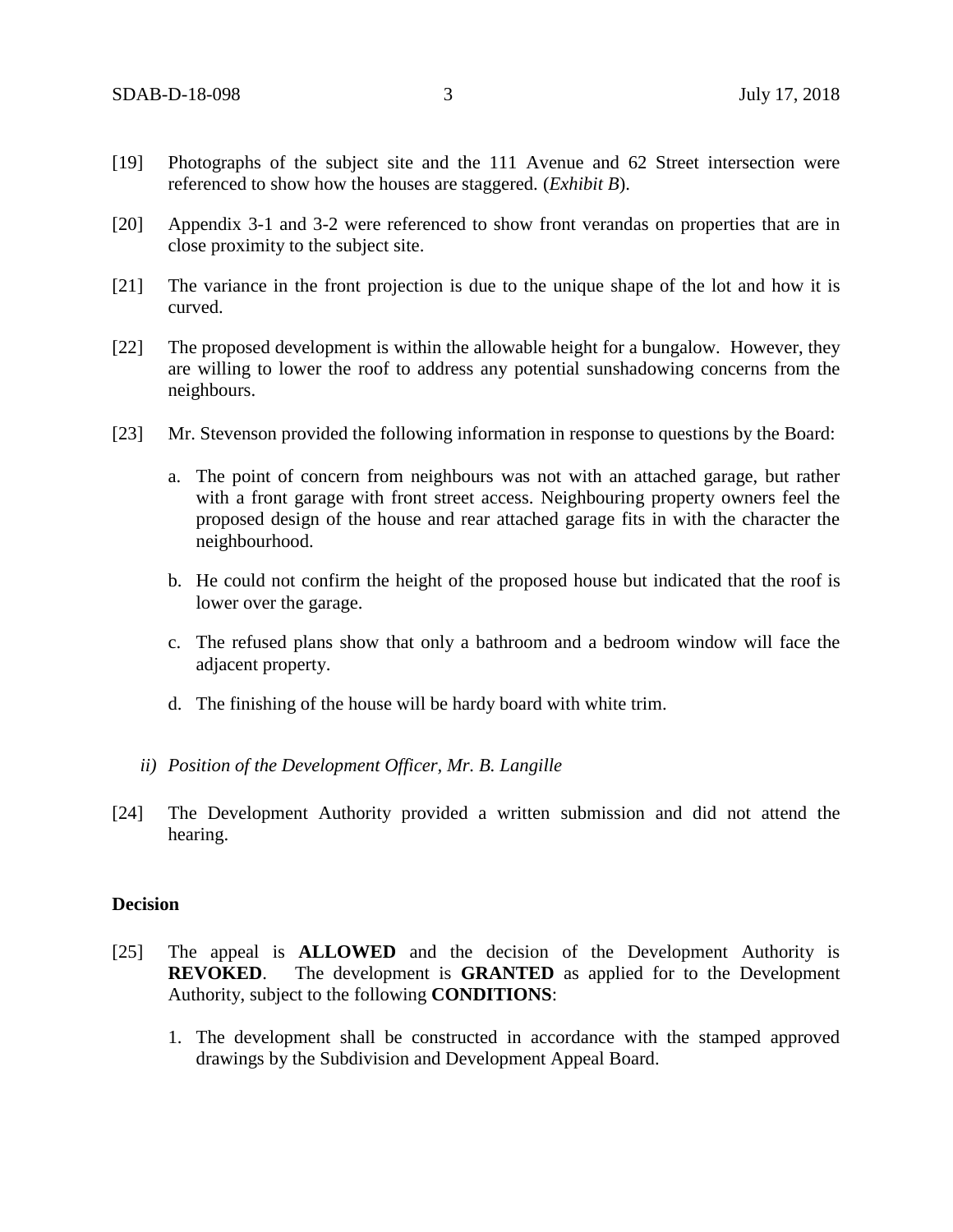- 2. The Height of the principal building shall not exceed 8.9m as per the Height definition of Section 6.1(49) of the Edmonton Zoning Bylaw 12800.
- 3. The Basement elevation of structures of two or more Storeys in Height shall be no more than 1.5 m above Grade. The Basement elevation shall be measured as the distance between Grade level and the floor of the first Storey.
- 4. Platform Structures greater than 1.0 m above Grade shall provide privacy screening to the satisfaction of the Development Officer to prevent visual intrusion into adjacent properties.
- 5. All unenclosed steps shall not project more than 0.60m into required Setbacks of 1.20m or greater (Reference Section 44.1(a)).
- 6. All yards, visible from a public roadway other than a lane, shall be seeded or sodded within eighteen (18) consecutive months of the issuance of an Occupancy Certificate for the development. Alternative forms of landscaping may be substituted for seeding or sodding as specified in Section 55.2(4)(b).
- 7. Landscaping shall be developed in accordance with Section 55 of the Edmonton Zoning Bylaw 12800.
- 8. A. Landscaping shall be provided on a Site within 18 months of the occupancy of the Single Detached House. Trees and shrubs shall be maintained on a Site for a minimum of 42 months after the occupancy of the Single Detached House (Reference Section 55.2.1).
	- B. Two deciduous trees with a minimum Caliper of 50 mm, Two coniferous tree with a minimum Height of 2.5 m and Eight shrubs shall be provided on the property. Deciduous shrubs shall have a minimum Height of 300 mm and coniferous shrubs shall have a minimum spread of 450 mm (Reference Section 55.2.1).
	- C. All Yards visible from a public roadway, other than a Lane, shall be seeded or sodded. Seeding or sodding may be substituted with alternate forms of ground cover, including hard decorative pavers, washed rock, shale or similar treatments, perennials, or artificial turf, provided that all areas of exposed earth are designed as either flower beds or cultivated gardens (Reference Section 55.2.1).
- 9. Immediately upon demolition of the building, the site shall be cleared of all debris.

Development Advisements:

i.) Lot grades must comply with the Edmonton Drainage Bylaw 16200. Contact Drainage Services at 780-496-5500 for lot grading inspection inquiries.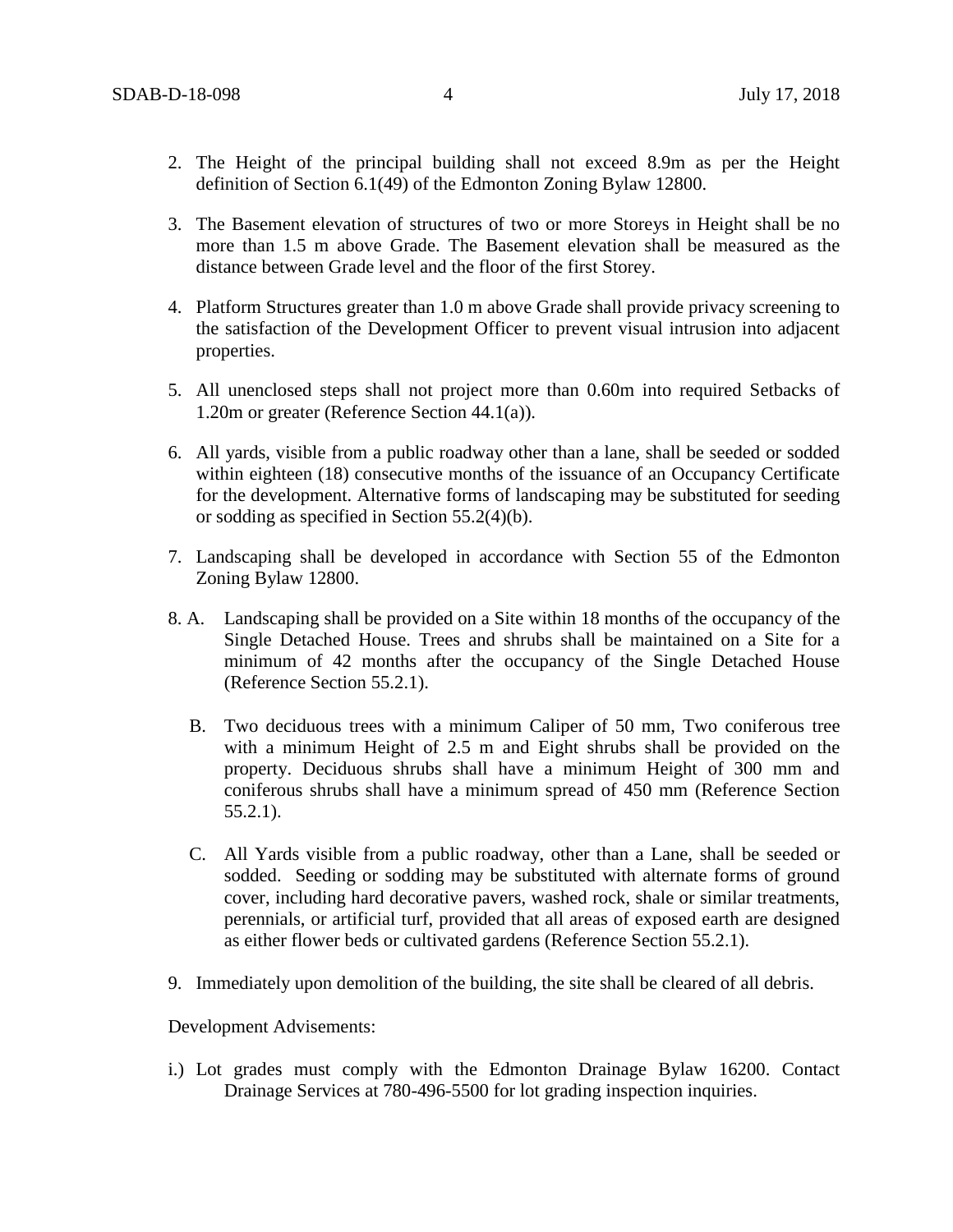- ii.) Any future deck development greater than 0.6m (2ft) in height will require development and building permit approvals
- iii.) Any future deck enclosure or cover requires a separate development and building permit approval.
- iv.) The driveway access must maintain a minimum clearance of 1.5m from any service pedestal and all other surface utilities.
- v.) Any hoarding or construction taking place on road right-of-way requires an OSCAM (On-Street Construction and Maintenance) permit. It should be noted that the hoarding must not damage boulevard trees. The owner or Prime Contractor must apply for an OSCAM online at: http://www.edmonton.ca/bylaws\_licences/licences\_permits/oscam-permit-

request.aspx

- vi.) Unless otherwise stated, all above references to "section numbers" refer to the authority under the Edmonton Zoning Bylaw 12800.
- vii.) An approved Development Permit means that the proposed development has been reviewed only against the provisions of the Edmonton Zoning Bylaw. It does not remove obligations to conform with other legislation, bylaws or land title instruments such as the Municipal Government Act, the ERCB Directive 079, the Edmonton Safety Codes Permit Bylaw or any caveats, covenants or easements that might be attached to the Site.
- [26] In granting the development the following variances to the *Edmonton Zoning Bylaw* are allowed:
	- 1. Section 814.3(19) is waived to allow a rear attached Garage.
	- 2. The minimum required Rear Setback of 16.20 metres per section 814.3(4) is varied to allow a deficiency of 12.93 metres, thereby allowing a Rear Setback of 3.27 metres.
	- 3. The minimum required Front Setback of 8.10 metres per section 814.3(1) is varied to allow a deficiency of 1.10 metres, thereby allowing a Front Setback of 7.00 metres.
	- 4. Section 814.3(10) is waived to allow a front veranda projection as shown on the stamped plans.

#### **Reasons for Decision**

[27] The proposed development, a Single Detached House, is a Permitted Use in the (RF1) Single Detached Residential Zone.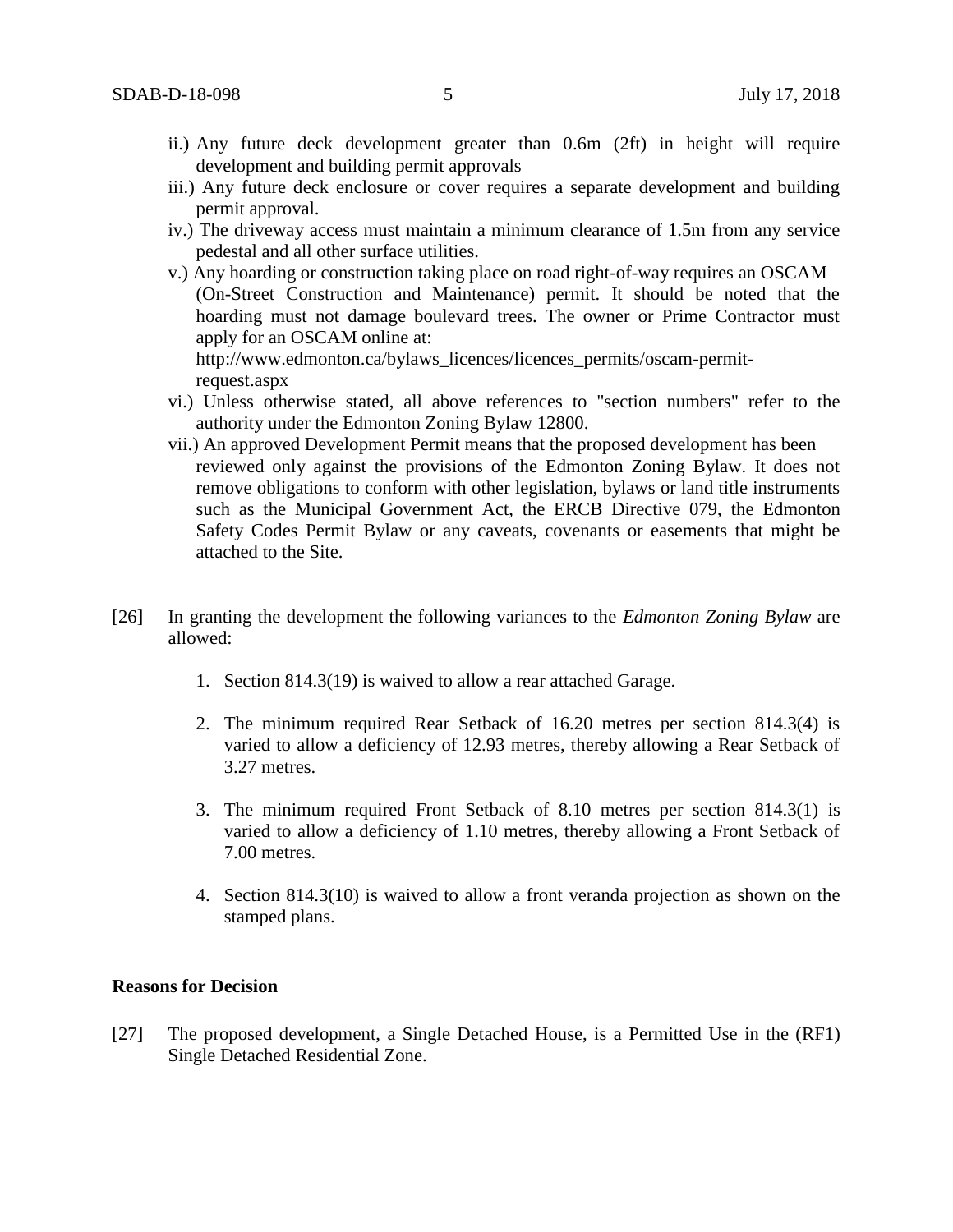- [28] The Board notes that the Development Officer's report indicates that the Community Consultation requirement per section 814.5 of the Mature Neighbourhood Overlay was met.
- [29] However, based on the Appellant's oral submissions it appears that the original Community Consultation notification letter from the City of Edmonton contained an error that indicated that the development proposed a front attached Garage. The Appellant rectified the error immediately and canvassed all residents in the 60 metre notification radius showing them the accurate proposed plans that had been reviewed by the Development Authority. Therefore, the Board finds that the Community Consultation requirement was met in substance and the results included 14 letters in support, two verbal responses in support and one neighbour with concerns.
- [30] The Board grants the variances for the following reasons:
	- a. There was strong community support for the rear attached Garage, especially from the neighbour immediately to the north across the lane who felt that a detached Garage would cause more adverse impacts, specifically shading to their property as well as impede some of their sightlines as their property sits at a 90 degree angle to the subject Site.
	- b. The proposed development is a bungalow-style House that is well below the maximum allowable Height of 8.9 metres. Further, the attached Garage is lower than the Height of the House. The Board finds that this bungalow-style design combined with articulation in the side elevations will mitigate massing concerns to (west) adjacent neighbour.
	- c. With respect to the Front Setback and the front veranda, based on photographic evidence, the footprint of the existing House is similar to the proposed House. The Board notes that the curvature of the property line creates a reduction in space due to the irregular shape of the corner site. Further, the Board notes that there were no known concerns with the Front Setback of the original House and the variance to the front veranda projection is minimal.
	- d. Based on photographic evidence, the Board finds that the architectural design of the proposed House is characteristic of the Highlands neighbourhood.
	- e. With respect to the Development Officer's concerns regarding Inclusive Design requirements, the Board finds these concerns have been addressed as it heard evidence that the Appellant will be adding a portable ramp from the Garage to the House, which meets section 93.1(a) of the *Edmonton Zoning Bylaw*.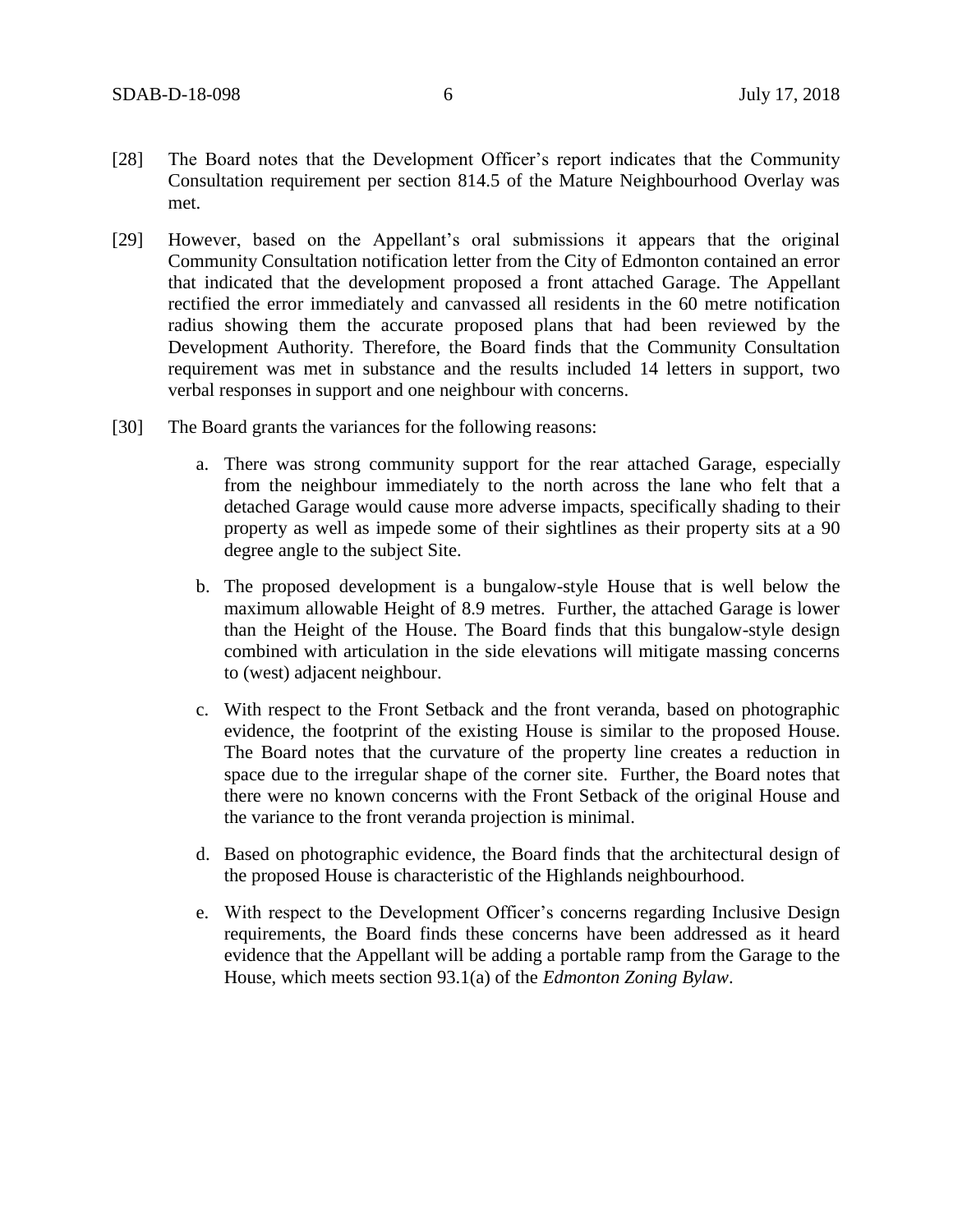[31] Based on the above, the Board finds that the proposed development will not unduly interfere with the amenities of the neighbourhood nor materially interfere with or affect the use, enjoyment or value of neighbouring parcels of land.

RSL

Mr. B. Gibson, Presiding Officer Subdivision and Development Appeal Board

Board Members in Attendance: Ms. K. Cherniawsky; Ms. L. Delfs; Mr. J. Kindrake; Mr. A. Nagy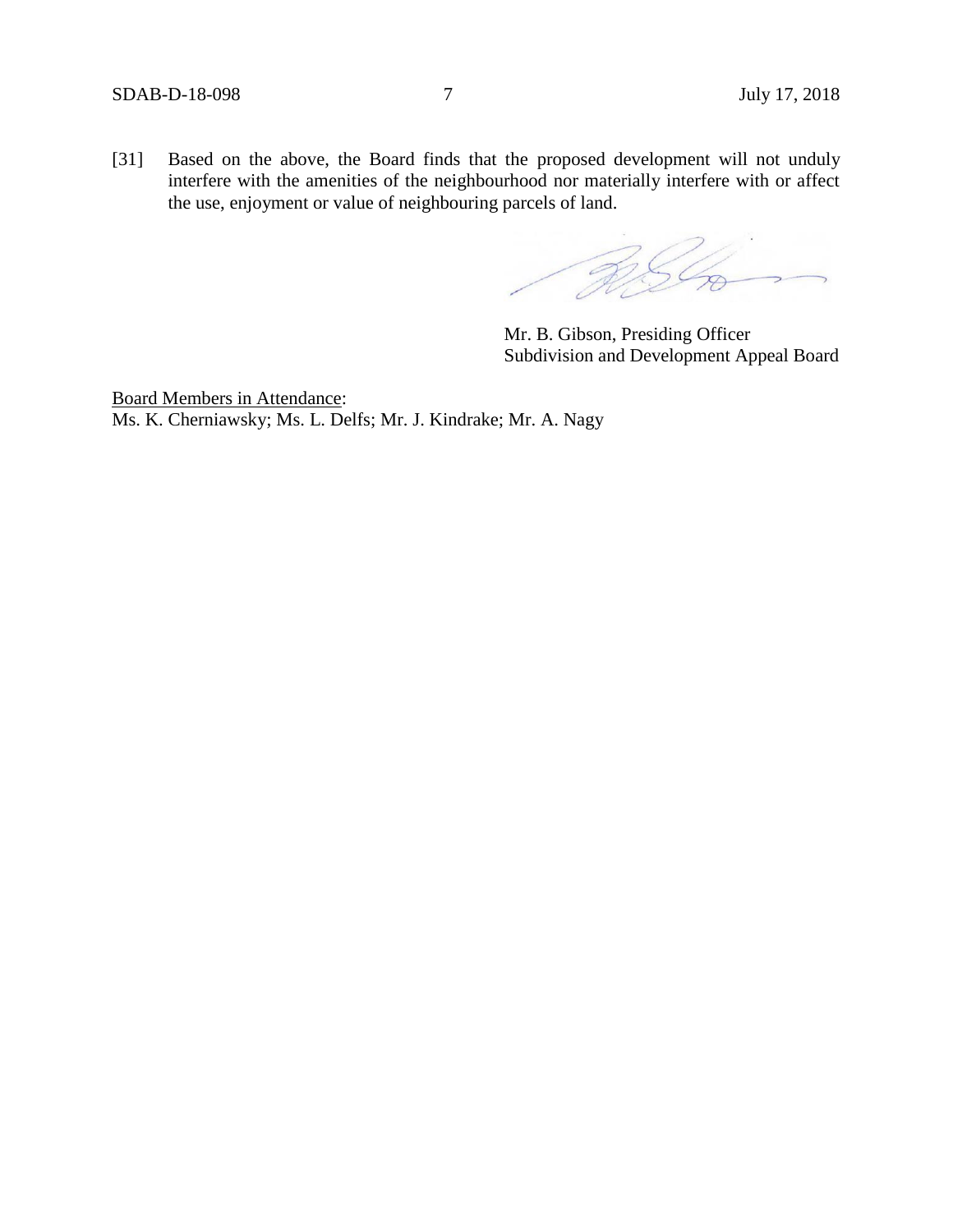## **Important Information for the Applicant/Appellant**

- 1. This is not a Building Permit. A Building Permit must be obtained separately from Development & Zoning Services, located on the 2nd Floor, Edmonton Tower, 10111 – 104 Avenue NW, Edmonton, AB T5J 0J4.
- 2. Obtaining a Development Permit does not relieve you from complying with:
	- a) the requirements of the *Edmonton Zoning Bylaw*, insofar as those requirements have not been relaxed or varied by a decision of the Subdivision and Development Appeal Board,
	- b) the requirements of the *Alberta Safety Codes Act*,
	- c) the *Alberta Regulation 204/207 – Safety Codes Act – Permit Regulation*,
	- d) the requirements of any other appropriate federal, provincial or municipal legislation,
	- e) the conditions of any caveat, covenant, easement or other instrument affecting a building or land.
- 3. When an application for a Development Permit has been approved by the Subdivision and Development Appeal Board, it shall not be valid unless and until any conditions of approval, save those of a continuing nature, have been fulfilled.
- 4. A Development Permit will expire in accordance to the provisions of Section 22 of the *Edmonton Zoning Bylaw, Bylaw 12800*, as amended.
- 5. This decision may be appealed to the Alberta Court of Appeal on a question of law or jurisdiction under section 688 of the *Municipal Government Act*, RSA 2000, c M-26. If the Subdivision and Development Appeal Board is served with notice of an application for leave to appeal its decision, such notice shall operate to suspend the Development Permit.
- 6. When a decision on a Development Permit application has been rendered by Development & Zoning Services, the enforcement of that decision is carried out by the Sustainable Development Department, located on the 2nd Floor, Edmonton Tower, 10111 – 104 Avenue NW, Edmonton, AB T5J 0J4.

*NOTE: The City of Edmonton does not conduct independent environmental checks of land within the City. If you are concerned about the stability of this property for any purpose, you should conduct your own tests and reviews. The City of Edmonton, when issuing a development permit, makes no representations and offers no warranties as to the suitability of the property for any purpose or as to the presence or absence of any environmental contaminants on the property.*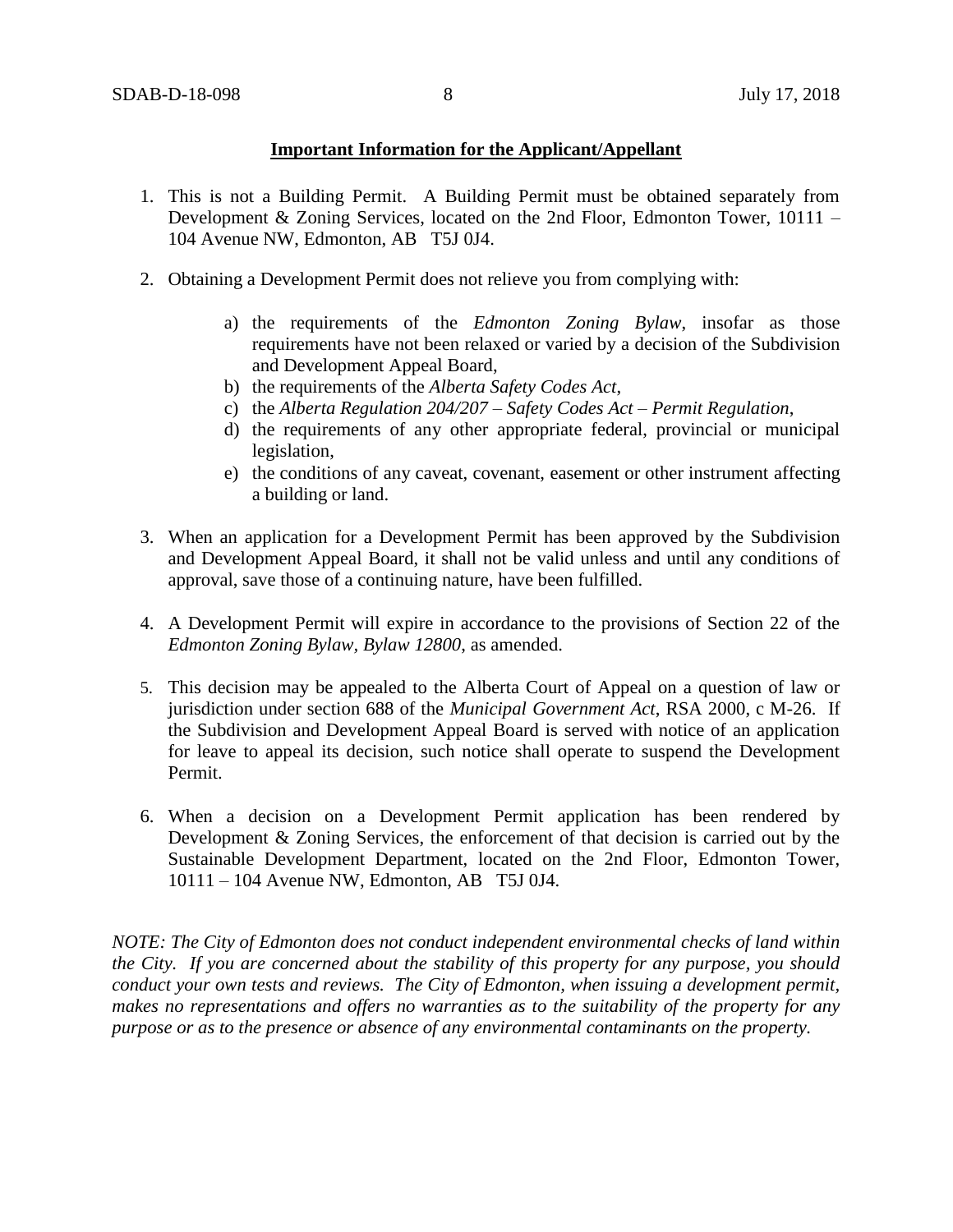

Date: July 17, 2018 Project Number: 274492456-001 File Number: SDAB-D-18-099

# **Notice of Decision**

[1] On July 5, 2018, the Subdivision and Development Appeal Board (the "Board") heard an appeal that was filed on **June 12, 2018**. The appeal concerned the decision of the Development Authority, issued on May 25, 2018, to refuse the following development:

## **Construct three Dwellings of Row Housing with Basement development (NOT to be used as an additional Dwelling), fireplace, veranda, 3rd floor patio and construct a detached Garage.**

- [2] The subject property is on Plan 1389HW Blk 30 Lot 15, located at 8510 83 Avenue NW, within the (RF3) Small Scale Infill Development Zone. The Mature Neighbourhood Overlay applies to the subject property.
- [3] The following documents were received prior to the hearing and form part of the record:
	- A copy of the Development Permit application with attachments, proposed plans, and the refused Development Permit;
	- The Development Officer's written submission;
	- The Appellant's revised plans and written submissions;
	- An online response with a property owner with a neutral position; and
	- One e-mail in opposition to the proposed development.

## **Preliminary Matters**

- [4] At the outset of the appeal hearing, the Presiding Officer confirmed with the parties in attendance that there was no opposition to the composition of the panel.
- [5] The Presiding Officer outlined how the hearing would be conducted, including the order of appearance of parties, and no opposition was noted.
- [6] The appeal was filed on time, in accordance with section 686 of the *Municipal Government Act*, RSA 2000, c M-26.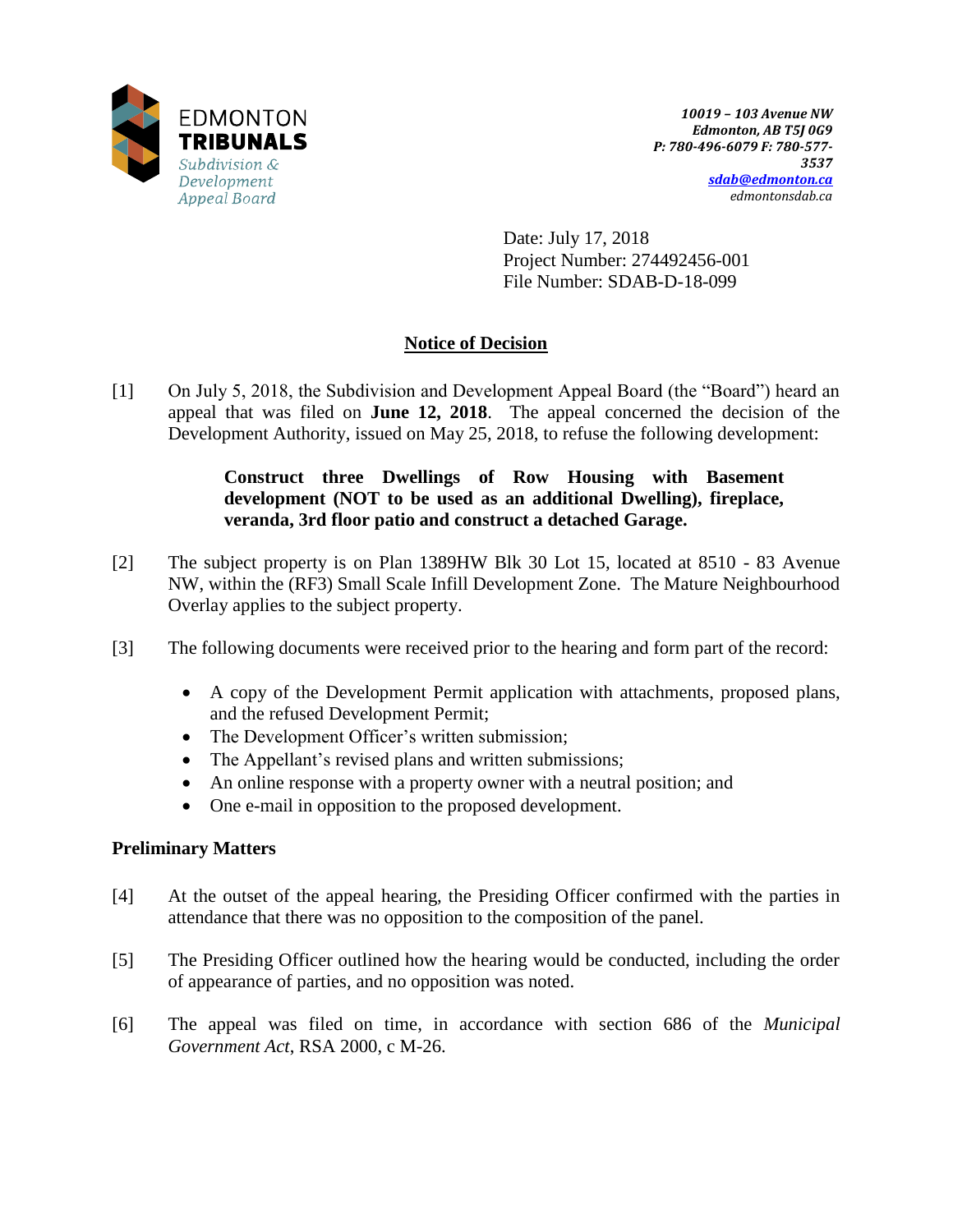- [7] The Presiding Officer advised the Appellant that the Board would not consider any of the revised plans that were submitted with the appeal. The plans that were reviewed by the Development Officer with the initial application and refused are the subject of this appeal hearing. Information that was not reviewed by the Development Officer will not be considered. Decisions of the Board are based on a review of the development permit application completed by the Development Officer. It was also noted that some information required by the Development Officer to complete a thorough review was not provided.
- [8] The Presiding Officer indicated there is an option to withdraw the appeal and submit revised plans to the Development Authority.

#### **Summary of Hearing**

- *i) Position of the Appellants, Mr. M. Asadi and Mr. R. Khorasani:*
- [9] Mr. Khorasani indicated that they are in front of the Board today because several of the variances are necessary due to the size and location of the lot which cannot be changed. He noted that the plans were revised in an attempt to address some of the deficiencies that are required.
- [10] The Presiding Officer reiterated that the revised plans could be submitted to the Development Authority with a new development permit application.
- [11] The Board Officer noted the re-submittal requirements contained in the *Edmonton Zoning Bylaw*.
- [12] After a brief recess to discuss the options, Mr. Khorasani advised the Board that they would like to proceed with the hearing today.
- [13] The Presiding Officer brought to the attention of the parties the Alberta Court of Appeal decision, *Thomas v Edmonton (City)*, 2015 ABCA 30. In this decision, the Court has directed that the Board does not have the power to waive the requirement for Community Consultation. It was further noted that Community Consultation had not been properly completed and submitted for this development permit application.
- [14] Mr. Khorasani referenced the notification map and advised that there are existing four dwelling housing units located on either side of the subject site on lots that are the same size as the subject lot.
- [15] The decision was made to reduce their proposed row housing development from four units to three units in order to address the size of the lot and still have the ability to develop garages on the site.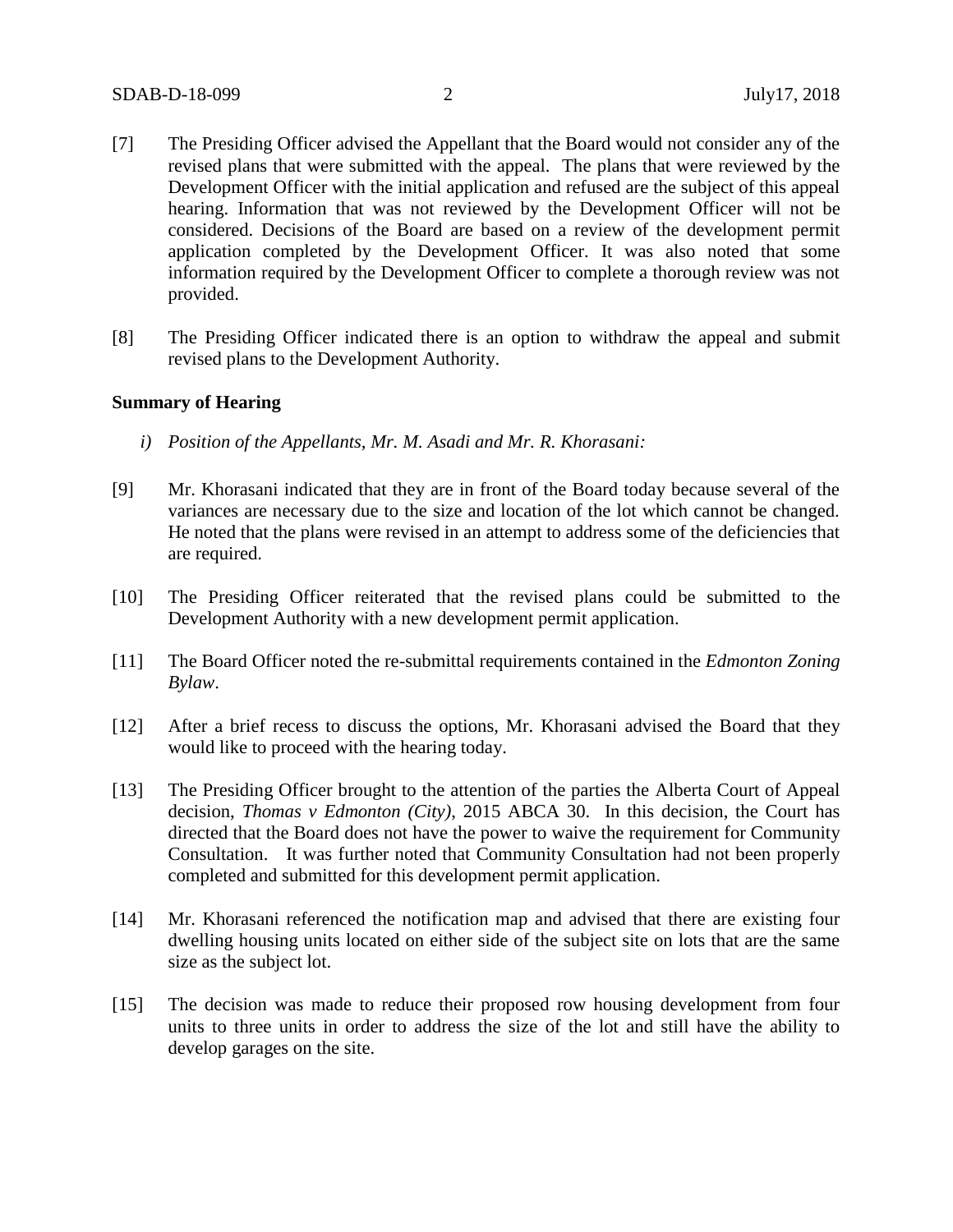- [16] Mr. Khorasani submitted that it is his belief that this development is in keeping with the vision of the City to provide affordable housing in this neighbourhood. He acknowledged that the development requires variances to the development regulations. Photographs of other nearby larger row housing developments were referenced and he questioned how those row housing developments were allowed to be built on adjacent lots.
- [17] It was his assumption that Community Consultation was completed because no one objected to the proposed development.
- [18] Mr. Asadi further questioned why this development was refused when larger row housing developments have been approved on lots of the same size in the same neighbourhood. Attempts have been made to address the problems with the Development Officer but the size and location of the lot cannot be changed. He is trying to develop affordable housing in this neighbourhood that is in keeping with the vision of the City. The development permit process is long and time consuming. He will have to wait six months to re-apply if this development is refused which will result in a significant financial burden.
	- *ii) Position of Affected Property Owner, Ms. M. Pelka:*
- [19] Ms. Pelka advised that she owns a property close to the subject site and is concerned about the impact of the proposed development on parking in the area.
- [20] She advised that residents in the neighbourhood do not park their vehicles in the garage. The garages are used for storage which results in numerous vehicles being parked on the street.
- [21] The proposed three unit row house will bring at least six more vehicles into the neighbourhood.
- [22] It was her opinion that some adjustments can be made to the proposed development to reduce the size of the variances required to make it more suitable for the lot.
	- *iii) Position of the Development Officer, Mr. J. Angeles*
- [23] The Development Authority provided a written submission and did not attend the hearing.
	- *iv) Rebuttal of the Appellant*
- [24] The proposed development is for three units instead of four to allow the development of garages that will provide on-site parking which should address the concerns of Ms. Pelka regarding the lack of on-street parking.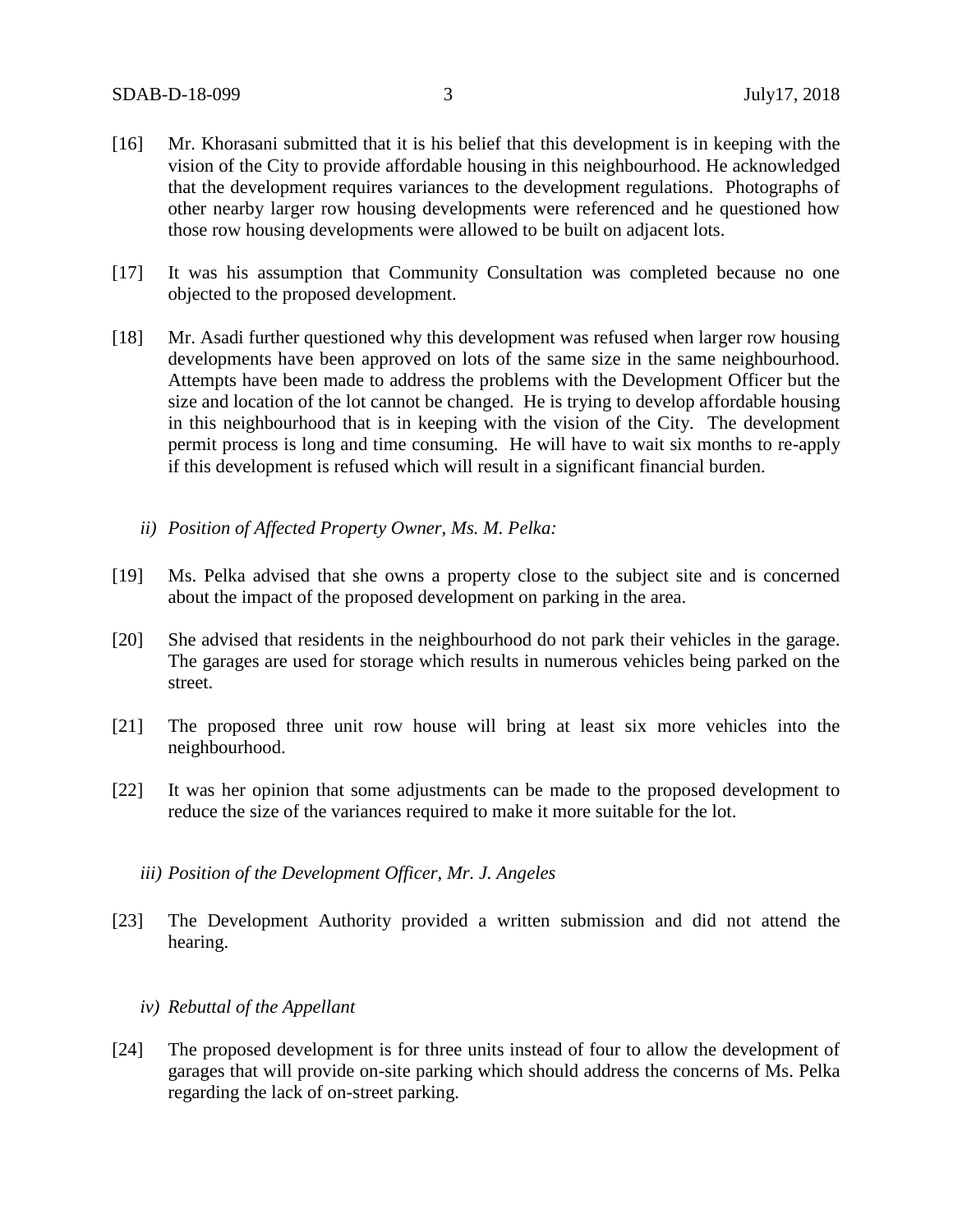#### **Decision**

[25] The appeal is **DENIED** and the decision of the Development Authority is **CONFIRMED**. The development is **REFUSED**.

## **Reasons for Decision**

- [26] The proposed development, a Row House, is a Permitted Use in the (RF3) Small Scale Infill Development Zone.
- [27] Section 683.1(2) of the *Municipal Government Act* states:

An application is complete if, in the opinion of the development authority, the application contains the documents and other information necessary to review the application.

- [28] Based on the evidence provided by the Development Officer, the development permit application did not contain information necessary to review seven (7) development regulations, including two (2) development regulations pursuant to the Mature Neighbourhood Overlay which trigger regulations pertaining to community consultation.
- [29] This creates two insurmountable problems for the Board.

First, as directed by the Alberta Court of Appeal in *Thomas v Edmonton (City)*, 2015 ABCA 30, the Board has no jurisdiction under section 687(3)(d) of the *Municipal Government Act* to waive the Community Consultation requirement pursuant to the *Edmonton Zoning Bylaw*. The Board takes the view that the requirements of section 814.5(1) of the *Edmonton Zoning Bylaw* have not been met because the Development Officer was not provided with information required to properly assess variances required to section 814.3(8), the Mature Neighbourhood Overlay. Therefore, the Development Officer could not properly notify assessed land owners abutting the site of the proposed development to outline the requested variances and solicit comments directly related to the proposed variances.

Second, in the normal course the Board depends on a thorough review of a proposed development by the Development Authority. In this case, the Development Officer did not have sufficient information to assess the development and review the requirements of the *Edmonton Zoning Bylaw* to determine the number and size of any potential variances to the *Edmonton Zoning Bylaw*.

[30] Section 683.1(8) of the *Municipal Government Act* states:

If the applicant fails to submit all the outstanding information and documents on or before the date referred to in subsection (6), the application is deemed to be refused.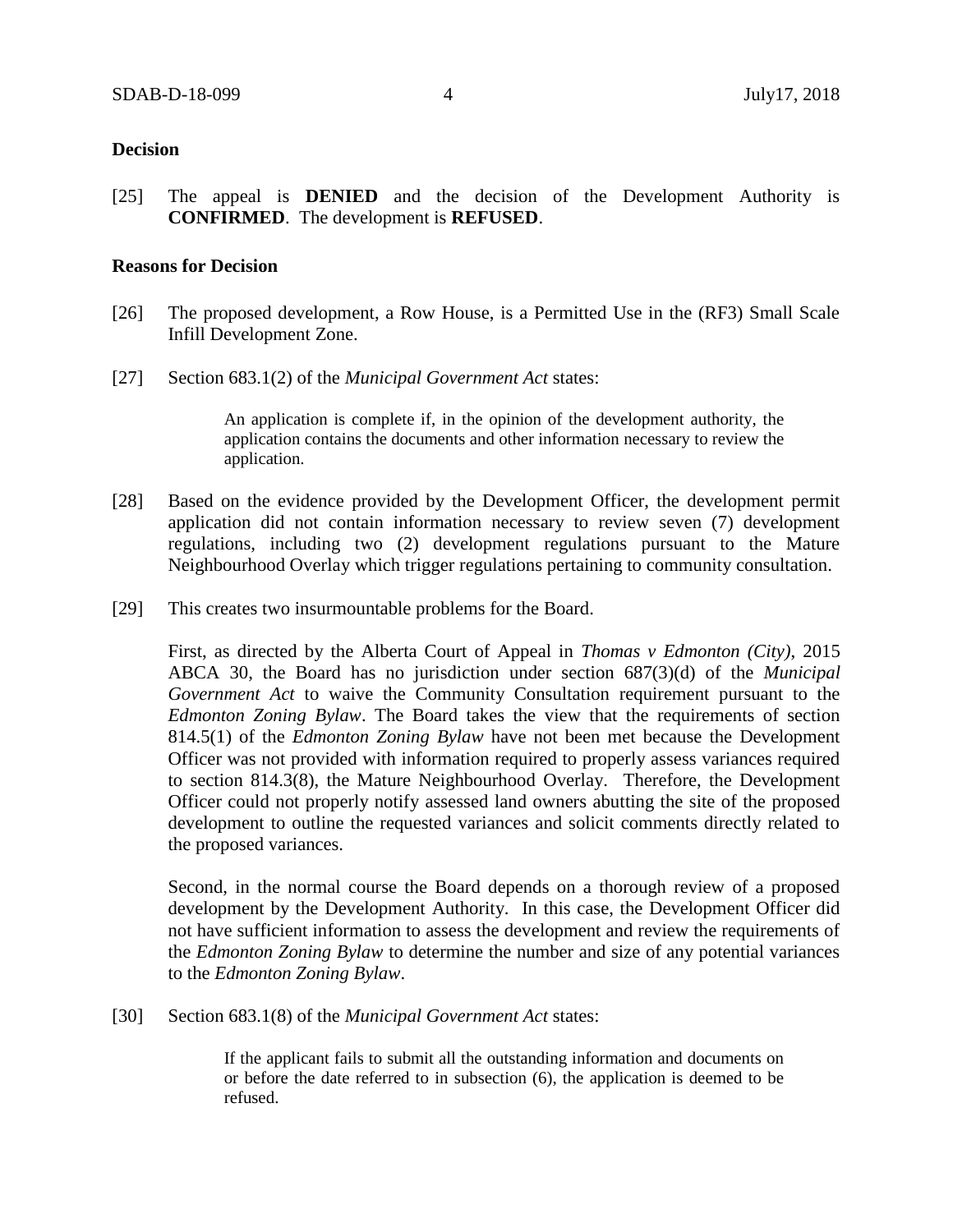#### [31] Section 683.1(9) of the *Municipal Government Act* states:

If an application is deemed to be refused under subsection (8), the development authority must issue to the applicant a notice in the form and manner provided for in the land use bylaw that the application was refused and the reason for refusal.

- [32] The Board notes that the Applicant received notice of the refusal and the reasons for refusal when the development permit was refused on May 25, 2018. The decision of the Development Officer identified all of the variances required to development regulations pursuant to the *Edmonton Zoning Bylaw* as well as information not provided to properly review specific development regulations.
- [33] The Appellant tried to overcome this issue by arguing that the Board could sever the variances required for the Locational Criteria and the Site Width from the other variances required and approve a three dwelling Row House in principle while leaving other details and information to be provided at a later date. However, development permit applications cannot be dealt with in a piecemeal manner and require a complete vetting of all of the necessary information by the Development Authority prior to proceeding to appeal at the Subdivision and Development Appeal Board. This would result in significant uncertainty and the potential to circumvent the requirements of the *Municipal Government Act* and the *Edmonton Zoning Bylaw*.
- [34] The Board acknowledges that the Appellant referenced photographs of similar Row Housing developments in the neighbourhood to support his position that the development should be approved. However, the Board did not receive any evidence to establish other details concerning these developments, including site dimensions and whether or not these were illegal developments, legal non-conforming developments or permitted developments for which variances had been granted. Therefore, the Board placed little weight on this evidence other than to note that there are other Row Housing developments on other lots in this neighbourhood.
- [35] Therefore, for all the above reasons, the Board finds that the appeal is denied and the development is refused.

RSL

Mr. B. Gibson, Presiding Officer Subdivision and Development Appeal Board

Board Members in Attendance: Ms. K. Cherniawsky; Ms. L. Delfs; Mr. J. Kindrake; Mr. A. Nagy